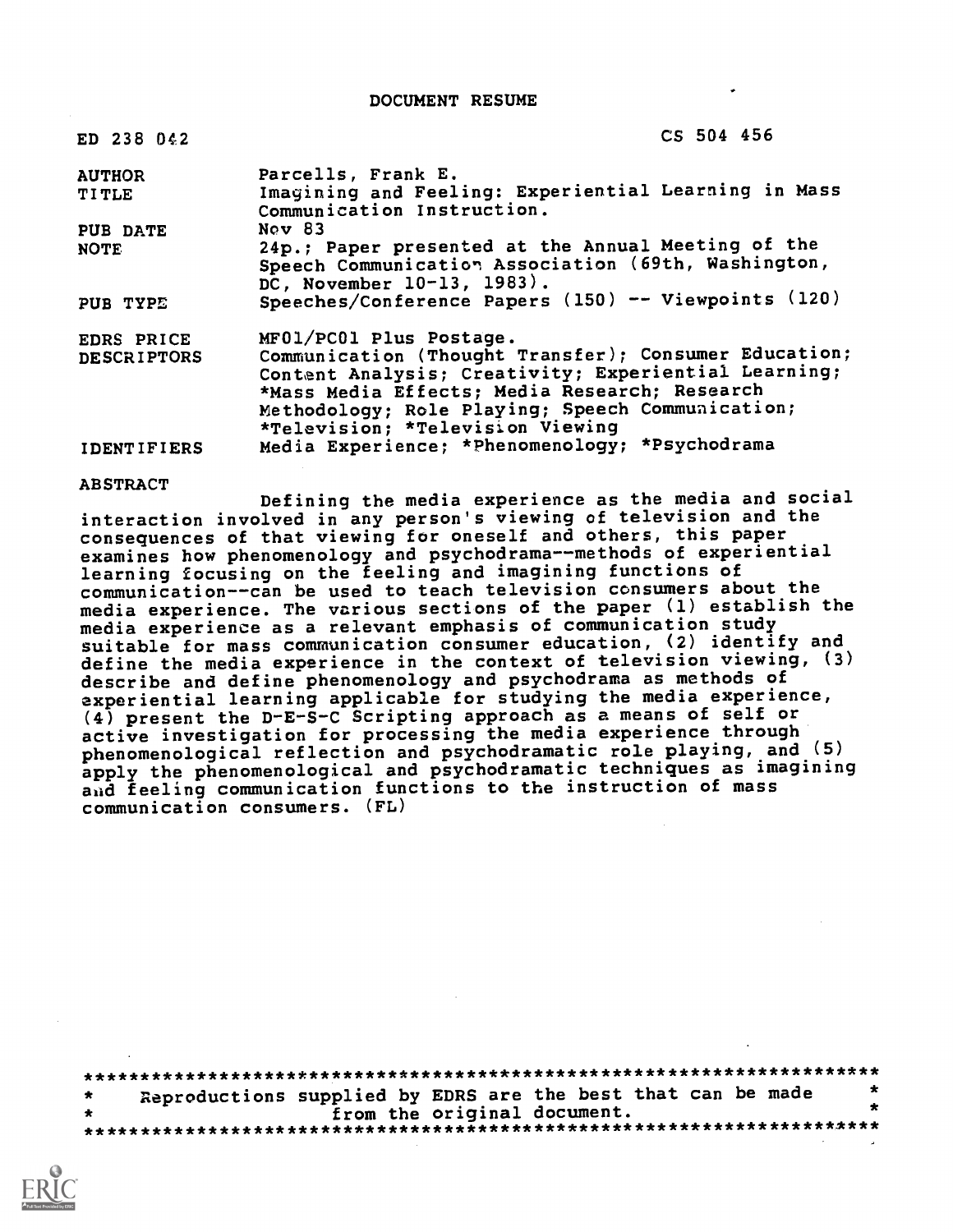U.S. DEPARTMENT OF EDUCATION NATIONAL INSTITUTE OF EDUCATION EDUCATIONAL RESOURCES INFORMATION CENTER (ERIC)

- $X$  This document has been seproduced as received from the person of prognization received from the person or organization
- originating it. Minor changes hare been made to improve reproduction quality.

Points of view or opinions stated in this document do not necessarily represent orficial NIE position or policy.

Imagining and Feeling:

Experiential Learning in Mass Communication Instruction

Frank E. Parcells

Department of Speech Communication Eastern Illinois University Charleston, IL 61920

> "'PERMISSION TO REPRODUCE THIS MATERIAL HAS BEEN GRANTED BY

Frank E. Parcells

TO THE EDUCATIONAL RESOURCES INFORMATION CENTER (ERIC)."

A Paper Presented at the 1983 Speech Communication Association Convention Washington, D.C.



0238042

 $\bullet$ 

 $\overline{\mathbf{A}}$ 

 $\boldsymbol{2}$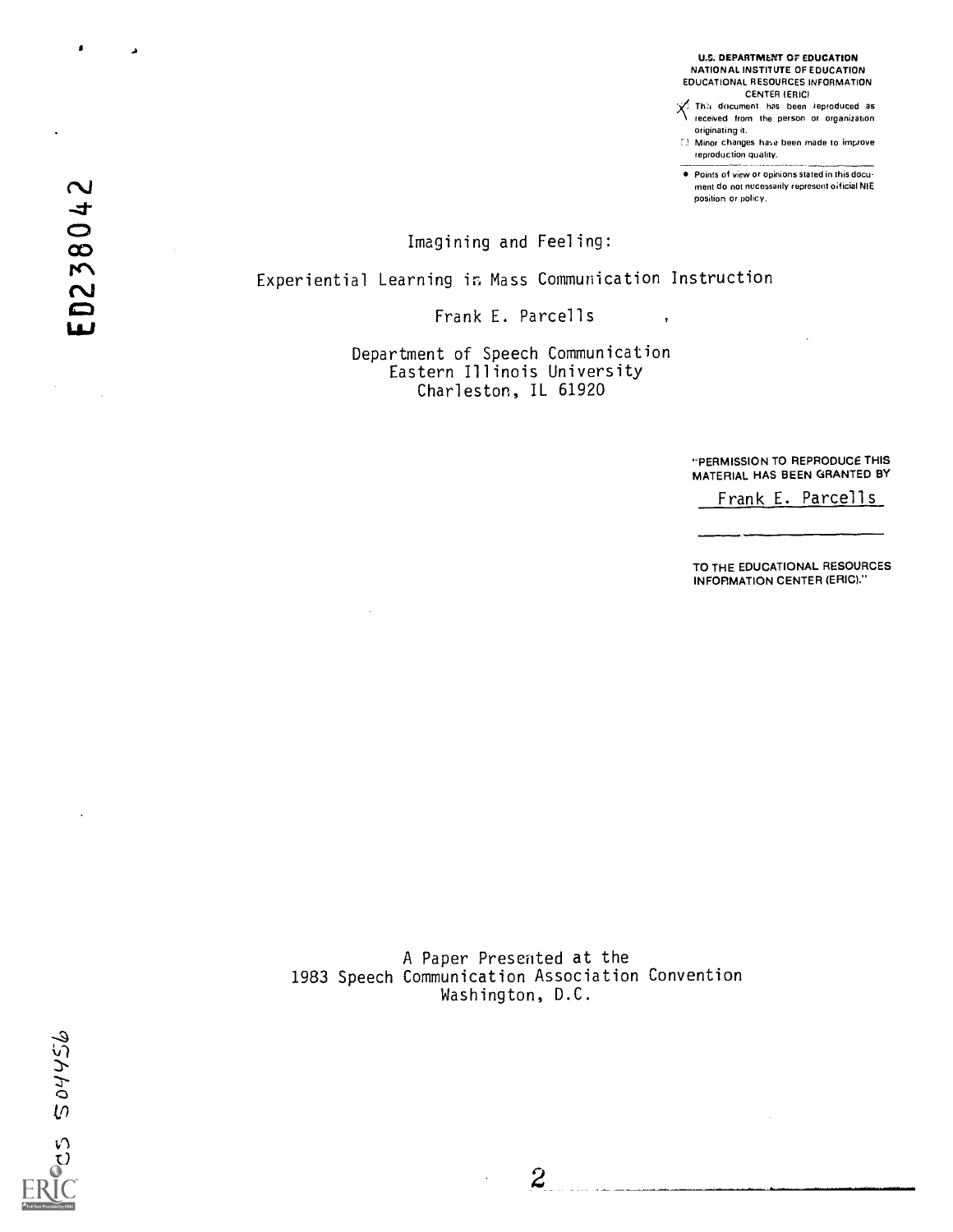### Imagining and Feeling:

Experiential Learning in Mass Communication Instruction Learning About Mediated-Personal Communication: A Perspective

Agee, Ault, and Emery  $(1979)$  define mass communication as "the delivery of news, ideas, and entertainment to thousands or millions of people simultaneously" (p. 3) and emphasize the terrific impact of the mass media on the world. Along with the more traditional criticism that some form of persuasive receiver manipulation occurs via the media, emerges the notion that some form of experiential learning about the media also occurs without receiver awareness or understanding of the media experience (Parcells, 1978, pp. 2-3). Cathcart and Gumpert (1983) note that "the role of the media in personal communication has, by and large, been overlooked" (pp. 167-168). Historically, scholars have neglected the relationship between mass media and inter- and intra- personal communication, except for the experimental study of media psychological and sociological effects. A newly recognized movement is focusing its exploration on mediated personal communication in which personal communication is interrelated with and interdependent upon the mass media. The significance of this new focus lies in experiential learning as a functional approach to mass communication consumer education.

## Media and Social Interaction: A New Typology?

Avery and McCain (1982, pp. 31-36) assert that media technology limits receiver senses, allows for limited receiver control, and provides limited knowledge of media sources to the receiver. Thus, a viewer interacting with the television is interacting both with its programming and its technology ard may not even be in control of the media experience. Further, the programming tells the story both through the content and the form (Meyrowitz, 1982). The



 $\left\{ \right\}$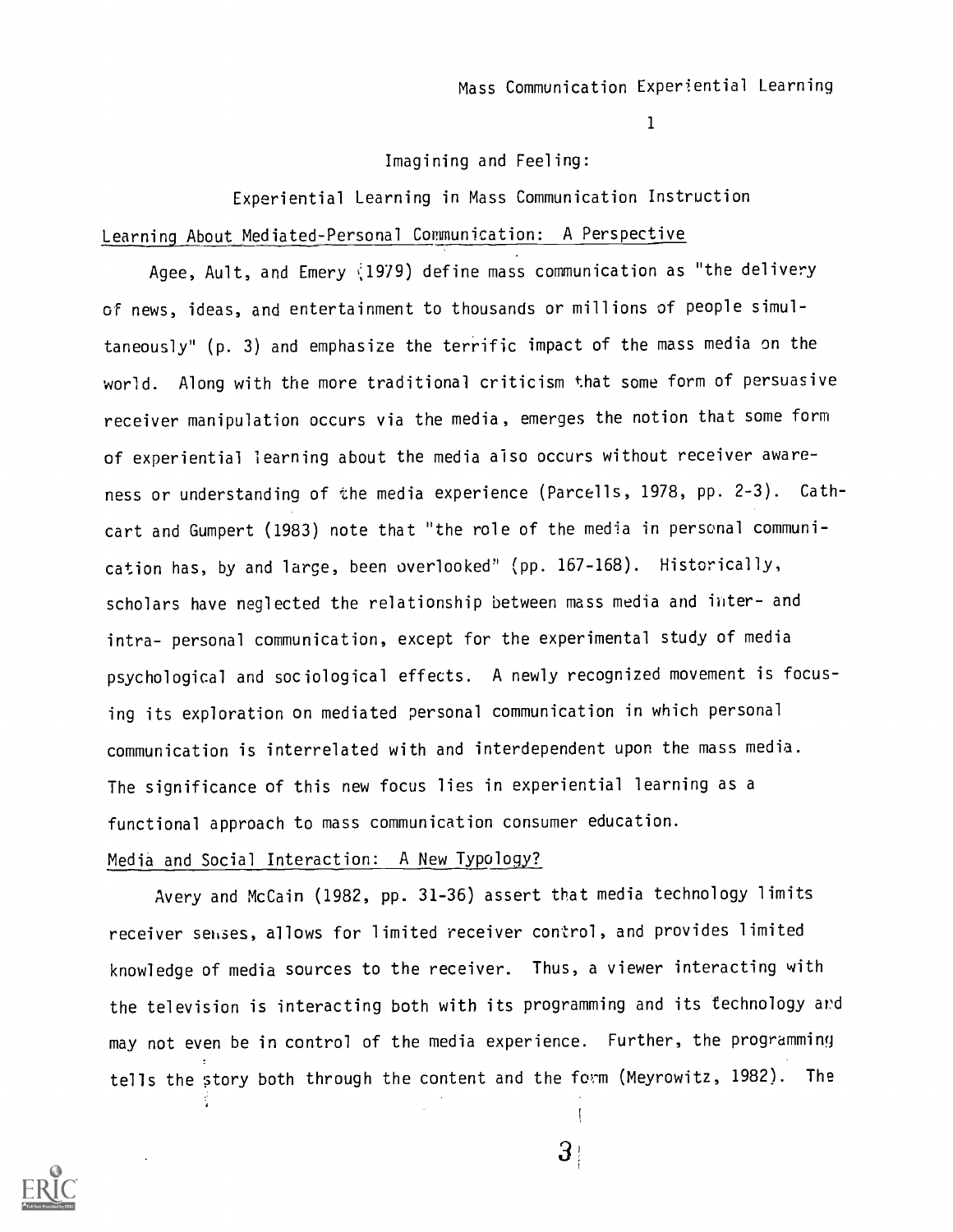form or perspective presented via television and adopted by the viewer is greatly determined by the camera angle, 'lighting, etc.

Since media are capable of transcending time and space (Gumpert & Cathcart, 1982, p. 170 $\frac{1}{2}$ , it follows that television content and form, as programming, create new realities for many viewers, while television technology simultaneously controls much viewer-medium interaction (Horton & Wohl, 1956) Results of such interaction appear to be quite real and, often, quite devastating (Gerbner, Gross, Signorielli, Morgan & Jackson-Beeck, 1979). If certain needs are not met, the viewer is likely to seek those needs through interaction with television (Nordlund, 1978, pp. 150-155); therefore, many individuals accept the newly perceived reality from their television world as preferable to the social interaction of personal relationships from their "real" world.

Miller (1982) argues that heavy media consumption is partially responsible for the developmett of

cognitively simple information processors who are conditioned to think in terms of stimulus generalization rather than stimulus discrimination....I am disturbed by the possibility that the mass media inhibit our ability to relate interpersonally to eachother; that they create sets, expectations, and thinking habits which hinder us in dealing with others in our daily environment as individuals. (pp. 54-55)

Interaction involves the reciprocal action or mutual participation in any given situation or event. Society, the environment, and the individual all influence one another as part of any interaction (Parcells & Cardona, Note 1, p. 2). Both the (1) media interaction between the viewer and the television and, (2) the social interaction between the viewer and others during and/or following the television viewing are inseparable elements of great consequence for the media consumer.

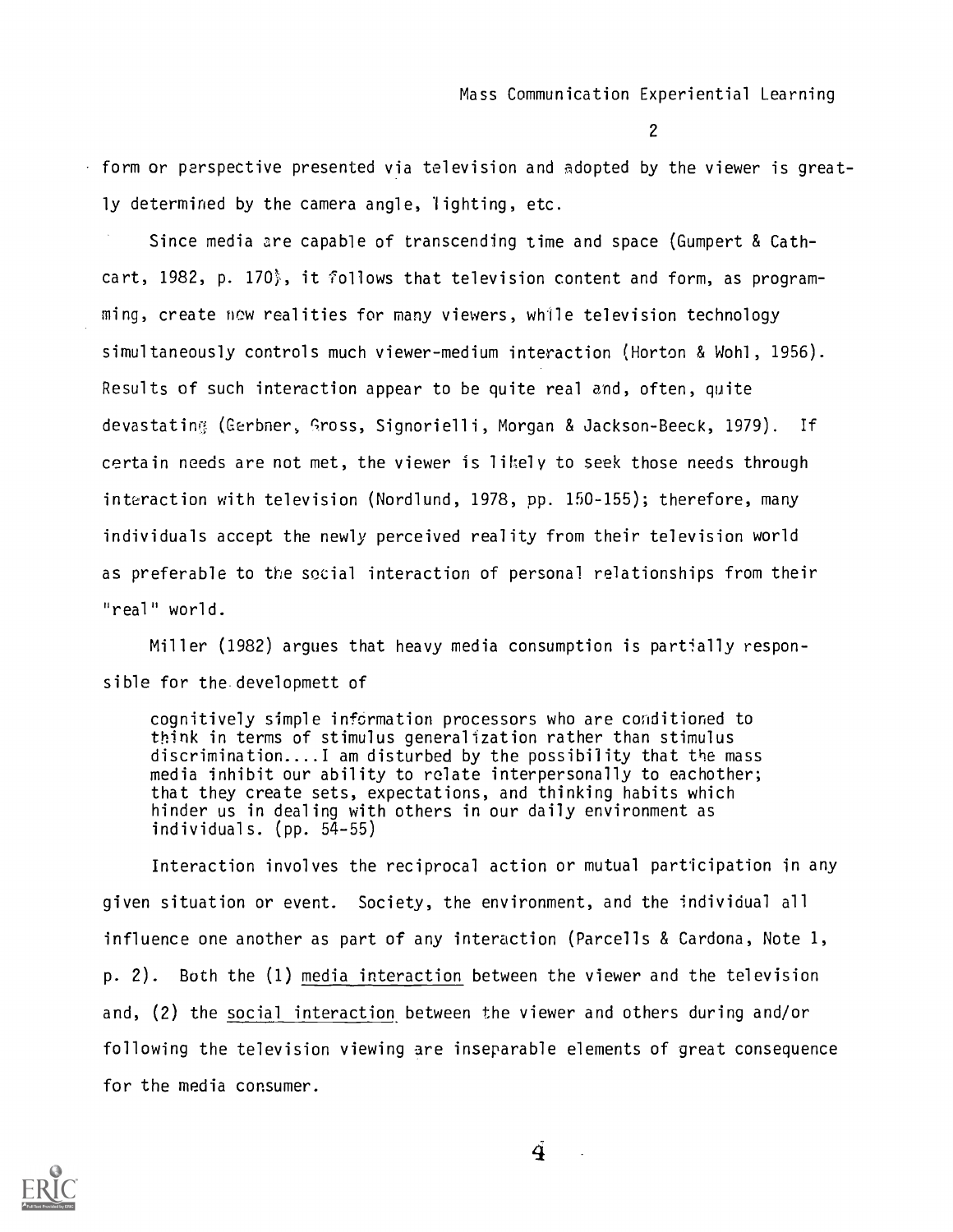## Experiential Learning Through The Imagining and Feeling Functions of Communication

Experiential learning, "learning by doing" (Dewey, 1938; Parcells & Cardona, Note 1, pp. 7-11), is defined in the Thesaurus of ERIC Descriptors (1982) as including "knowledge and skills acquired outside of book/lecture learning situations through work, play, and other life experiences" (p. 88). The Speech Communication Association's National Project on Speech Communication Competencies emphasizes experience as an essential element in learning communication competence through the accomplishment of five functions, i.e., controlling, feeling, informing, ritualizing, and imagining (Allen & Brown, 1976, pp. 252- 254). Students must be given an opportunity to make use of their experiences; to process their experiences. von Eckartsberg (1971a, 1971b) describes an experiential learning method where human experience is brought to consciousness through reflection. Parcells and Cardona (Note 1, pp. 8-11) place experiential learning into the domain of communication education with the learner's task the integration of knowledge and development of evaluative skills through human experience. This orientation of experiential learning is most appropriate for the feeling and imagining communication functions (Allen & Brown, 1976, pp. 251-252). Feeling functions are acts in which an individual's main purpose is to express feelings and attitudes through an emotional response, while imagining functions are acts placing an individual into imaginary situations. Experience plays a significant role in both of these communication functions. Moreno's psychodrama (1953) and Lanigan's phenomenology (1979) are methods of experiential learning appropriate for the instruction of mass communication consumers with a focus on the feeling and imagining functions of communication.



 $\overline{5}$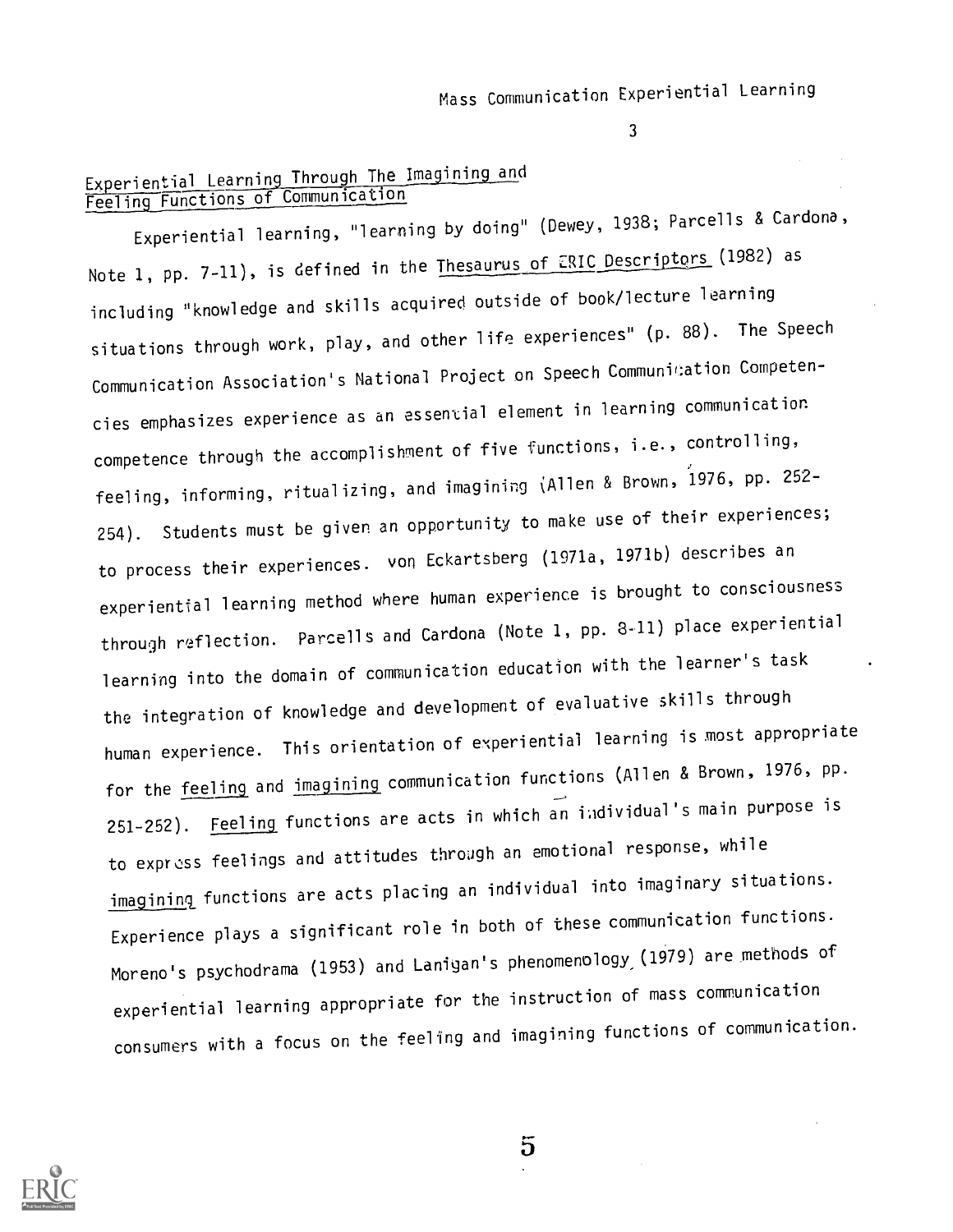$4<sub>l</sub>$ 

## Experiential Learning and The Media Experience: The Problem and Purpose

The media experience is the media interaction and social interaction involved in any person's viewing of television and the consequences of that television viewing for oneself and others. The problem appears to be quite basic: How can television viewers--consumers--learn about relationships between themselves, others, and television through phenomenological reflection on and psychodramatic role playing of the media experience or its extensions? However, the learning experience posits the consumer into the domain of holistic education, where relating to one person or technology automatically implies an interconnection with other relationships (Parcells & Cardona, Note 1, pp. 7-9). It adds to the study of self-television and self-other-television related interactions, the study of many interconnected relationships, i.e., other-other and other-television. The problem may be restated in the following question: How can the feeling and imagining functions of communication be used to teach television consumers about the media experience through experiential learning--phenomenology and psychodrama?

This paper will explore two approaches for instructing television viewers how to reflect and process the media experience. However, psychodramatic role playing and phenomenological reflection as feeling and imagining forms of experiential learning may be applied to any medium as approaches to mass communication consumer education. The purposes of this paper are to: (1) establish the media experience as a relevant emphasis of communication study suitable for mass communication consumer education; (2) identify and define the media experience in the context of television viewing; (3) describe and define phenomenology and psychodrama as methods of experiential learning

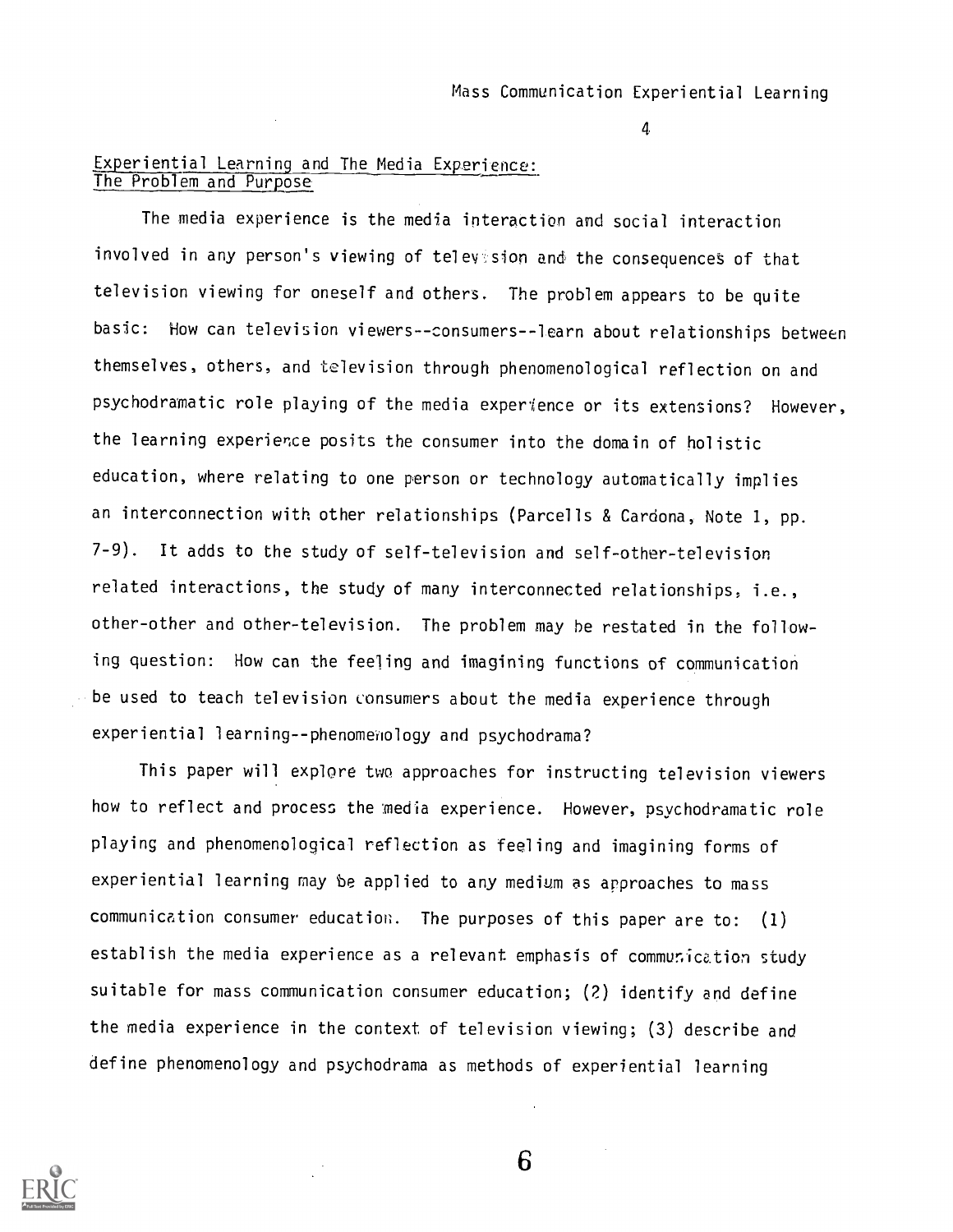$5<sup>1</sup>$ 

applicable for studying the media experience; (4) present the D-E-S-C Scripting approach as a means of self and/or active investigation for processing the media experience through pehnomenological reflection or psychodramatic role Playing; and, (5) apply these phenomenological and psychodramatic techniques as imagining and feeling communication functions to the instruction of mass communication consumers.

## Defining and Describing Phenomenological Inquiry

The area of research primarily involved in qualitative evaluation may loosely be characterized as a paradigm of naturalistic inquiry, which contains different approaches to the same broadly-defined type of research, i.e., historiography, semiotics, phenomenal and phenomenological study, ethnomethodology, etc. (Guba, 1981; Parcells, Notes 2 & 3). This, then, is the domain from which phenomenological inquiry emerges. Colaizzi (1973, p. 6) defines phenomenology as a descriptive investigation of the dialectical relationship between the intentionalities of experience and behavior, while Patton (1980) Postulates phenomenology as seeking to understand human behavior by examining "how the world is experienced from the actor's own frame of reference" (p. 45). Lanigan (1979, p. 6) presents phenomenology as an investigative method concerned with explaining experience or making conscious, experience.

Phenomenological investigation is a descriptive and empirical method of research that recognizes the value of the investigator's reflection (Colaizzi, 1973, pp. 25-26). Reflection is the recollection and recall to consciousness of an event, while pre-reflection is awareness of the event at a level of immediate experience (Parcells, Note 3, p. 6). Patton (1980, p. 127) notes that it is through reflection that an investigator may move close to the data as a participant. Implicit in such a movement is the notion that the researcher

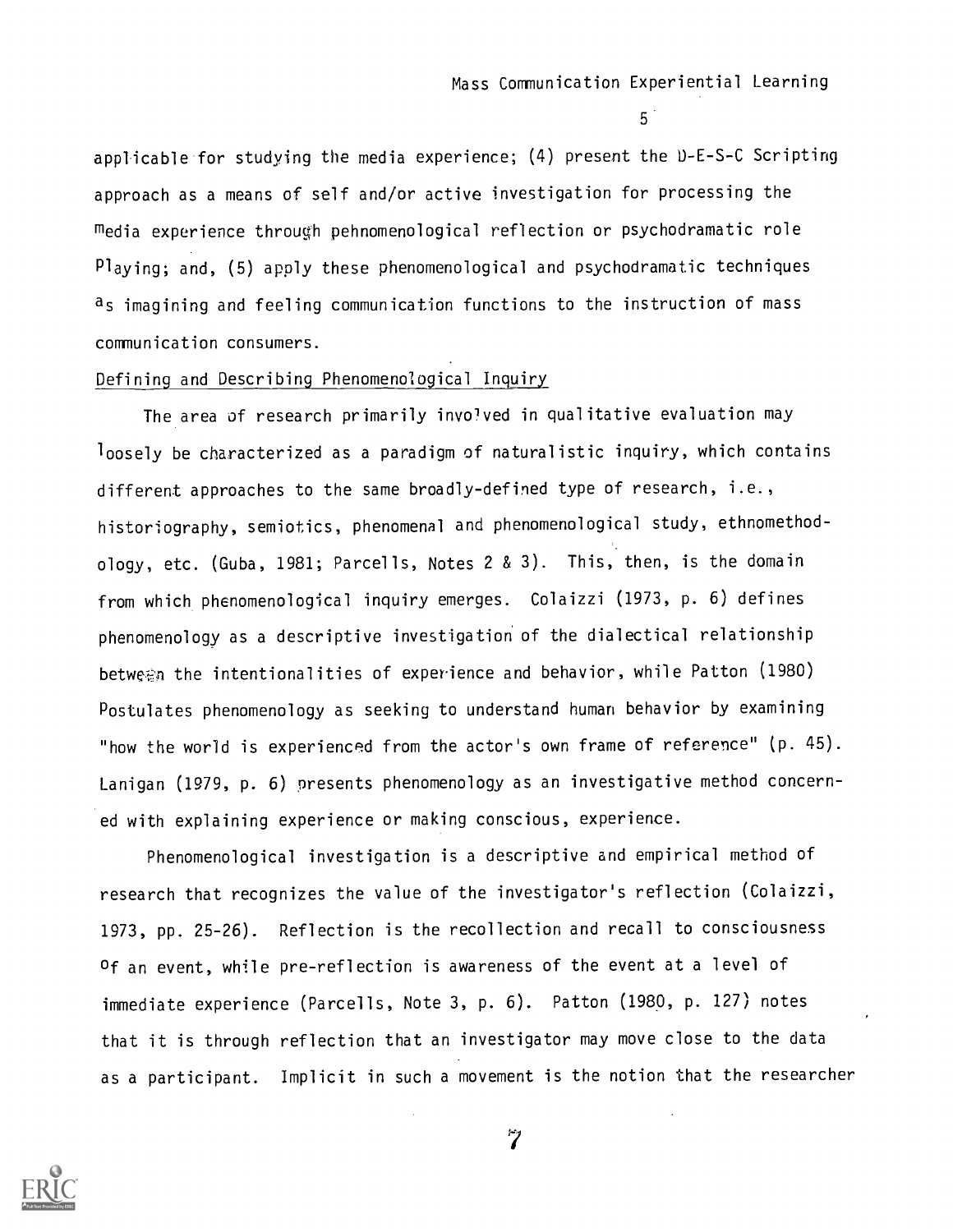becomes personally involved in consciousness of the experience and that some type of reflection must be involved in the process of phenomenological explication. Lanigan (1979, pp. 7-10) outlines the phenomenological process as containing three steps: (1) description or "bracketing" the conscious experience; (2) reduction to definition or reducing the essential parts of the description to a definition, "free imiginative variation;" and, (3) interpretation where the meaning of the definition is specified.

Description. The researcher enters the world as co-constituted, since no split of the subject and object is possible (Colaizzi, 1973, pp. 20-24). Reality is co-constitution of intentionality of beings in the world as everything in a being's consciousness is intentional or it would not be there (Parcells, Note 3, p. 6). Reality, then, is only discernable as a whole where internal and external realities are combined through consciousness of experience involving the subject and object together. See Figure 1 on p. 7.

Reflection is essential, but can be achieved only after bracketing the event to permit the researcher to step out and study the experience as a whole; transcendence as a means of the researcher moving beyond him or herself. The researcher's reflection, as a detached subject still attached as part of the co-constitution of the subject-object in-situation experience, provides the opportunity to step out and look after bracketing out the essential elements of the experience in consciousness and moving toward the essence of the experience.

Definition. Movement toward the essence of the experience in consciousness by the researcher occurs only through reflection and only after bracketing out the experience through imaginative free variation (Schmitt, 1967, pp. 140-144). The essence includes the essential parts of the conscious experience. Defining

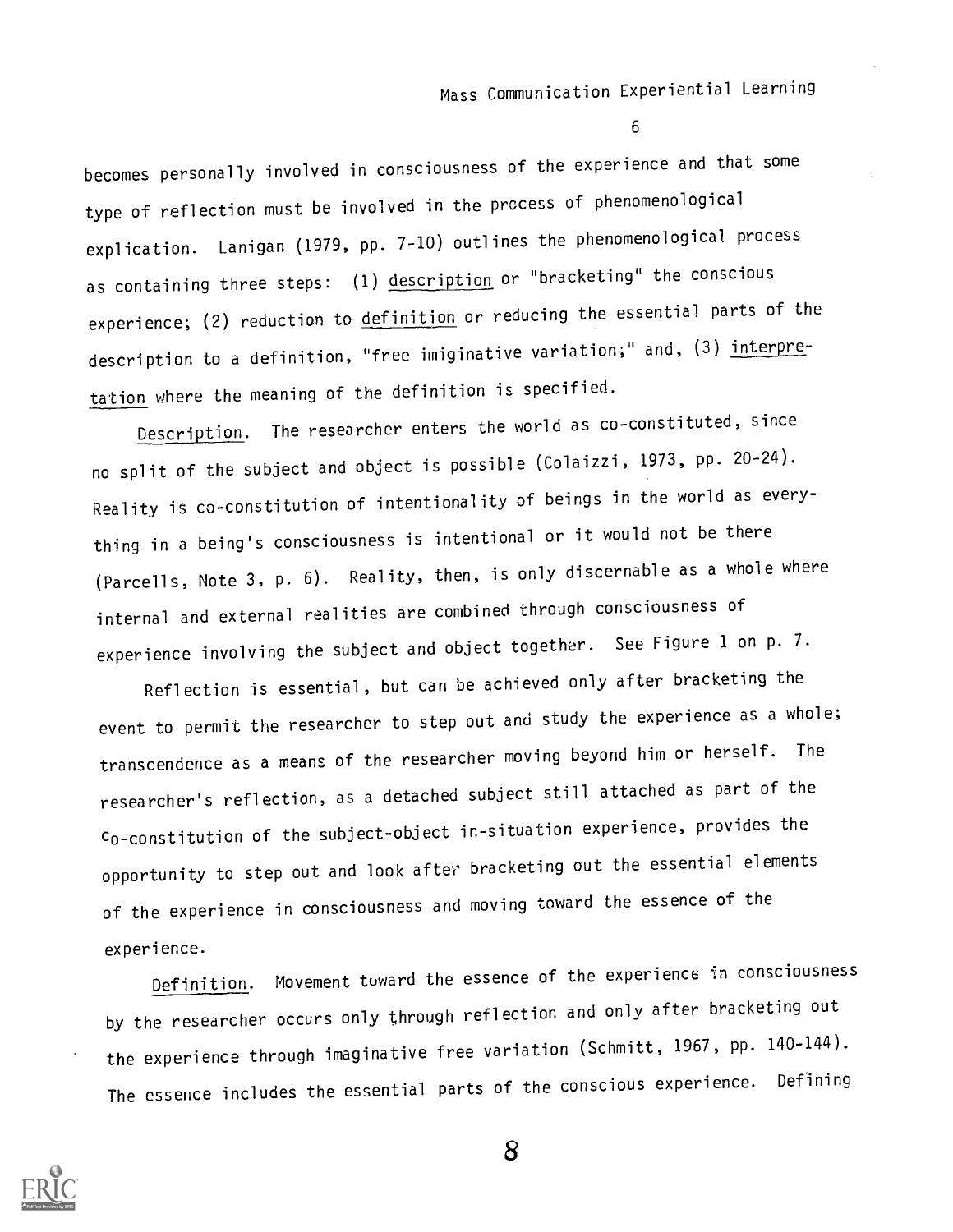$\mathcal{T}$  and  $\mathcal{T}$ 

 $\Delta$  M  $\sim$ 



Realities AS 2.Whole

Figure 1. Phenomenology with subject and object together in a co-constituted world.

the essence of the experience or reducing important elements of the experience to a definition is possible by taking other situations and looking for consistencies in structure as basic in other individuals or things in the lived world--imaginative free variation (Parcel's, Note 3, p. 6).

Interpretation. Reflection on the essence of the experience allows the researcher to place the experience into subjective perspective and to clarify the event through the specification of meaning. Lanigan (1979) says the purpose of interpretation is "to specify 'meaning' that is essential in the reduction and description of the conscious experience being investigated" (p. 7). Phenomenology, based on a notion of transcendence, is concerned with a qualitative statement of description of experience and structure: necessary and sufficient, representative as a universal, and as valid using just one

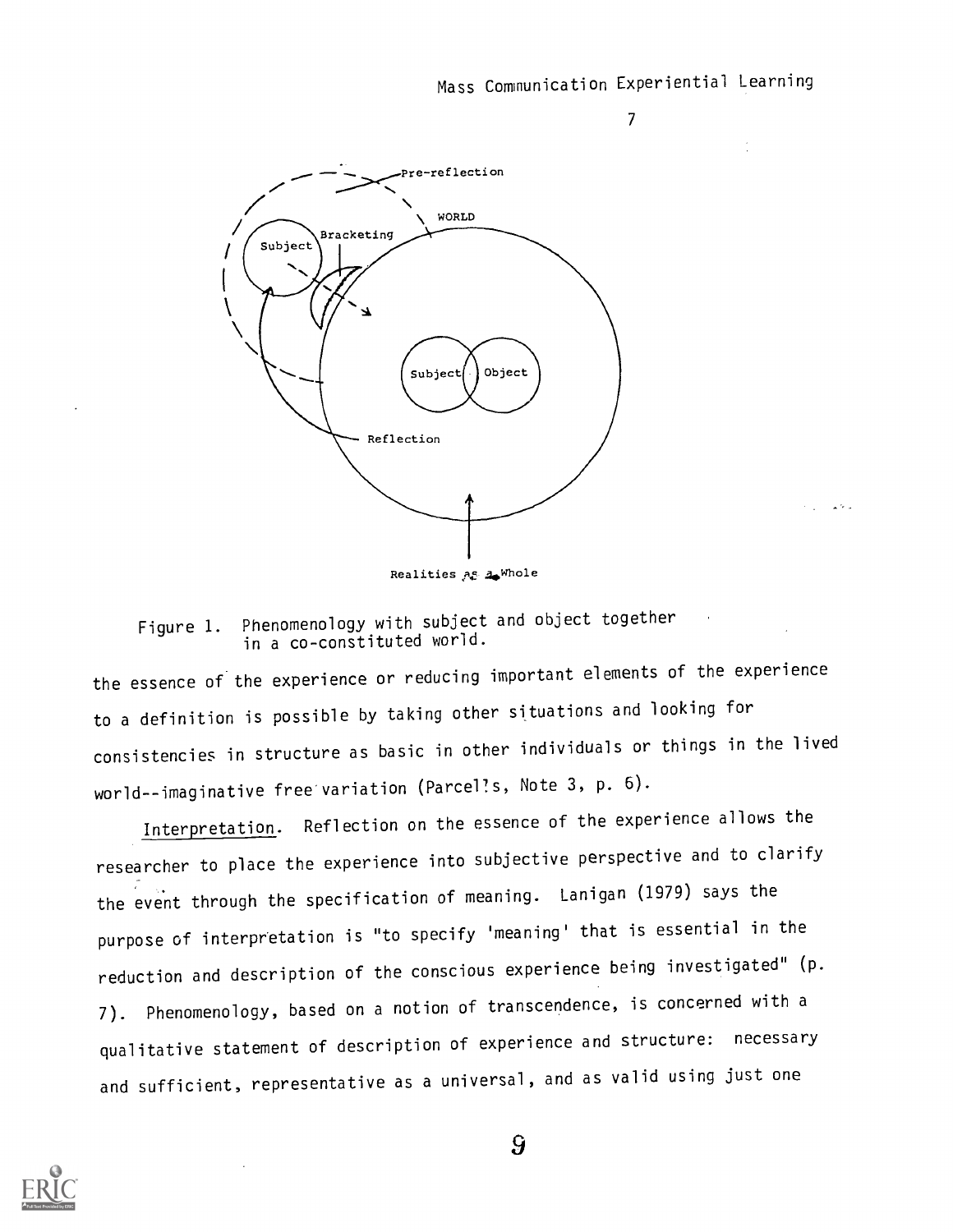subject as it is when using any larger number of subjects. The interpretation stage moves toward higher order abstractions and specifies consequences at various levels of abstraction (Korzybski, 1958). These levels may reach such higher order abstractions that they surface as ultimate social and cultural value issues.

#### Defining and Describing Psychodrama

Moreno (1953) defines psychodrama as "the science which explores the 'truth' by dramatic methods dealing with interpersonal relations and private worlds" (p. 531). Psychodrama is action-oriented and individual-centered, but involves group participation through role playing and processing of an in-situation event. Hale (Note 4) defines processing as "the dialogue which takes place in a group or between group members, evaluating how a specific director ...and group has applied the psychodramatic method in a specific session" (p. 1). While the primary focus of psychodrama is therapeutic, the advantages of its application to classroom education are obvious. It actively and emotively involves participants in experiential learning through the processing and reorienting of interaction (Haas, 1949, pp. ix-xii). Moreno (1953, p. 536) acknowledges that psychodrama can be adapted to every type of problem, personal or group, at any age level.

Creativity and Spontaneity in Psychodrama. Psychodrama is based on certain fundamental notions from Moreno's (1953, pp. 39-48) theory of creativity and spontaneity. These notions include: (1) spontaneity arises out of creativity; (2) creativity is receptive to spontaneity and vice versa; (3) spontaneity and creativity interact in a moment of warming up; (4) spontaneity functions only in its moment of emergence as a catalyzer for more creativity; (5) heightened creativity follows a moment of spontaneity; and, (6) a creative

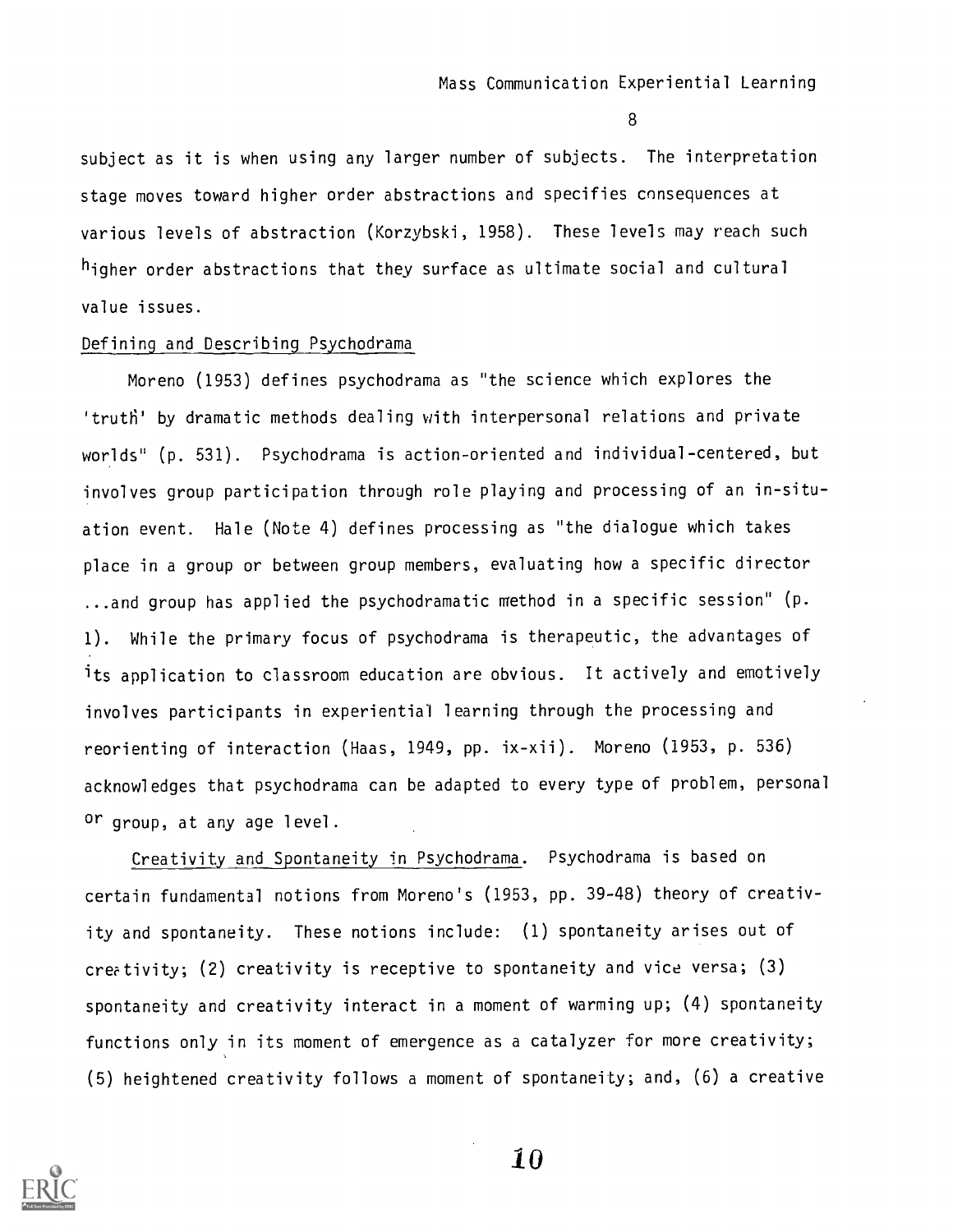act may be culturally conserved as an end-product or may be reused to encourage heightened creativity. Spontaneity operates in the present and anxiety is among its functions. Psychodramatic role playing, then, involves creativity, a warming up period from which emerges a moment of spontaneity, followed by heightened creativity, and the conservation of a creative act as an end-product or for more creativity. See Figure 2 below.



Figure 2. Creativity and spontaneity in psychodramatic role playing.

Ingredients of Psychodrama. The psychodrama requires a "stage," i.e., a non-restrictive area allowing for maximum freedom and flexibility while creating confidence for the participants. Participants include a director, actors--one of the actors is the subject, a staff of auxiliary egcs, and the audience. The subject actor is the individual around whom the in-situation drama unfolds, utilizing his or her script as the basis for the role playing.

![](_page_10_Picture_6.jpeg)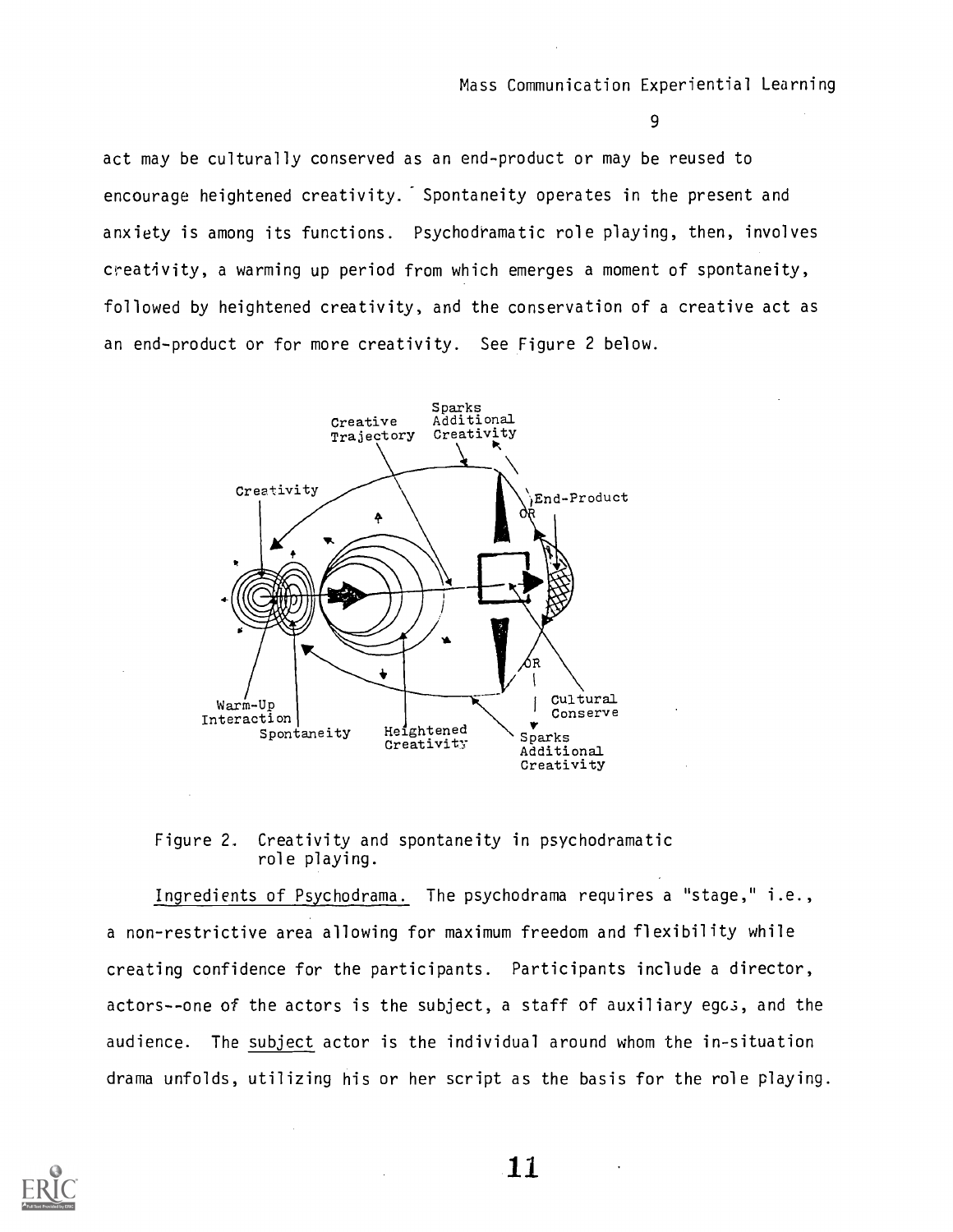10

The other **actors** are cast in roles of the unfolding drama and respond willingly to the director in support of the subject. The director, producer and counselor, is likely a student who understands that his or her role in the psychodrama includes warming-up the participants, setting the stage, keeping the drama going, and assuming leadership of the psychodramatic processing (Murray, 1949, pp. 135- 136). Alter egos provide additional support to the subject and function as extensions of the director with guidance or as extensions of the actors portraying actual or imagined aspects of the unfolding reality in the drama. The audience supports the actors on stage and becomes the "sounding board" for the psychodramatic processing that follows the role playing situation.

Dynamics of Psychodrama. The dynamics of Moreno's psychodrama (1953, pp. 531-537) involve two phases: (1) the production of the drama; and, (2) the processing of the drama.

First, the production, begins with the director helping the participants to warm-up. The director then produces the drama being certain that the subject's point-of-view is trasnferred to the actors and that the alter egos add important dimensions to the unfolding drama by presenting perceptions of the characters. Psychodrama provides the actors with a new and extensive experience of reality as both the subject and other actors, first acutely aware of the audience, quickly become oblivious to its existence. It is important that the audience always be supportive of the participants. The increasing involvement of participant interaction gradually allows the director to withdraw from outright guidance of the unfolding drama and to become a detached observer. At a natural point of conclusion, the drama ends and is ready for processing.

Second, the processing, whereby the drama is investigated through analysis

![](_page_11_Picture_6.jpeg)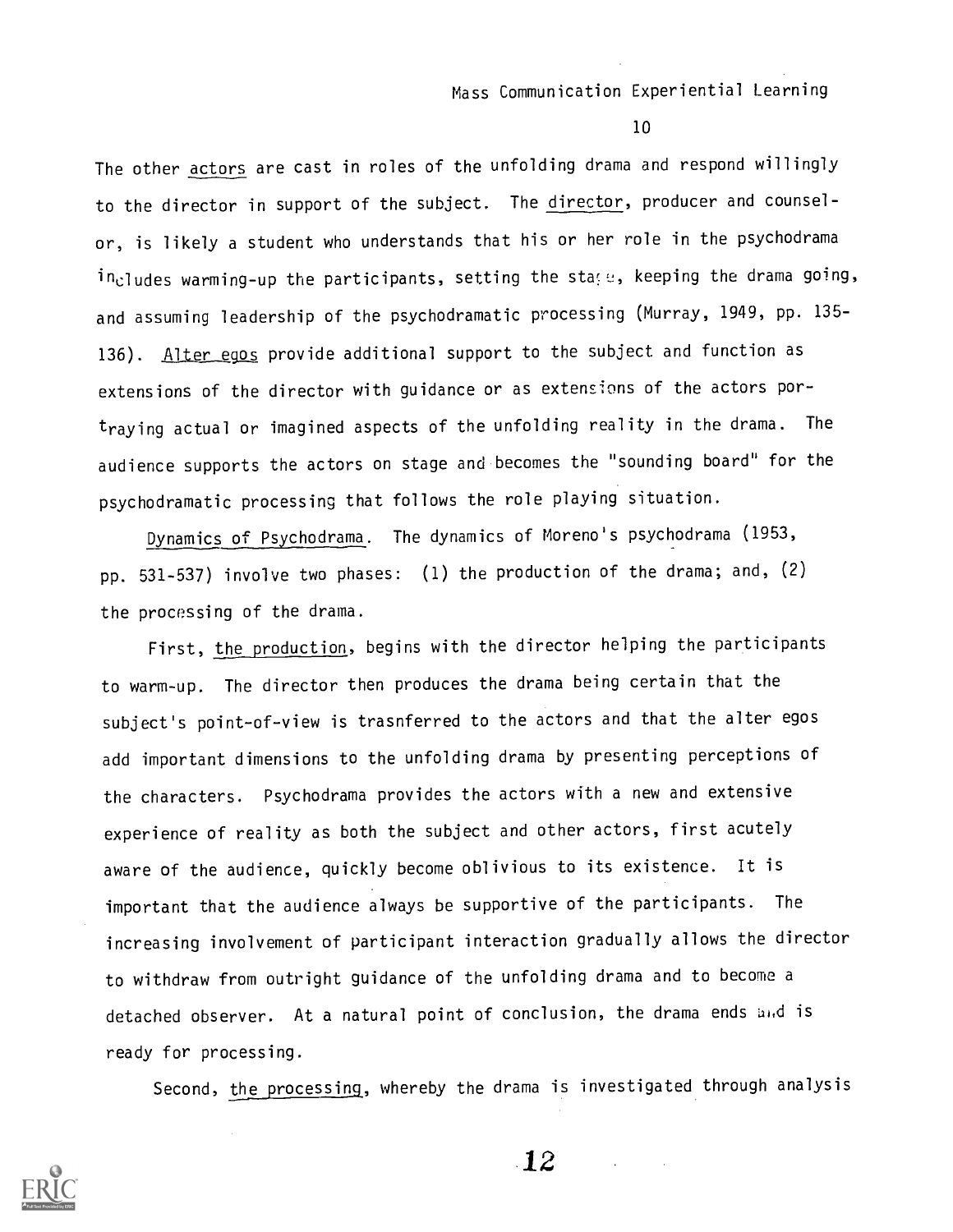and evaluation by the participants and the audience under the guidance of the director. The psychodrama is shared experience in which both the participants and the audience have a mutual investment. Everyone gains something from the processing of the in-situation event and this is a point for heightened audience-participant interaction. Hale (Note 4, pp. 2-3) outlines the processing of a psychodrama session stressing the importance of the director's role in moderating the group as a facilitator. Not only must all participants have an opportunity to take part in the discussion of their experience, but additional role playing of unfinished aspects from the production or the application of various principles may be introduced to aid in the processing. This is a period of sharing, discovering, inquiring, and growing. D-E-S-C Scripting: Self and Active Investigatory Tool for the Reflection On and Analysis Of the Media Experience

Phenomenology and psychodrama are easily applied to the media experience through the use of the D-E-S-C Scripting approach. This approach permits mass communication consumer students to reflect--recall and recollect--and act out their experience of viewing television by: (1) identifying the essence or essential elements of their television viewing experience; (2) applying communication principles to the analysis of their television viewing experience; and, (3) specifying the meaning of their television viewing experience as consequences for future media and social interaction. Clearly, this approach embodies Lanigan's three-step process of phenomenology (1979, pp. 6-8) and Moreno's psychodramatic phases (1953, pp. 531-532).

Parcells (Note 5) has altered the D-E-S-C Scripting approach by Bower and Bower (1976, pp. 87-142) to better meet the needs of this particular instructional methodology. The original DESC Scripting approach was a method

![](_page_12_Picture_5.jpeg)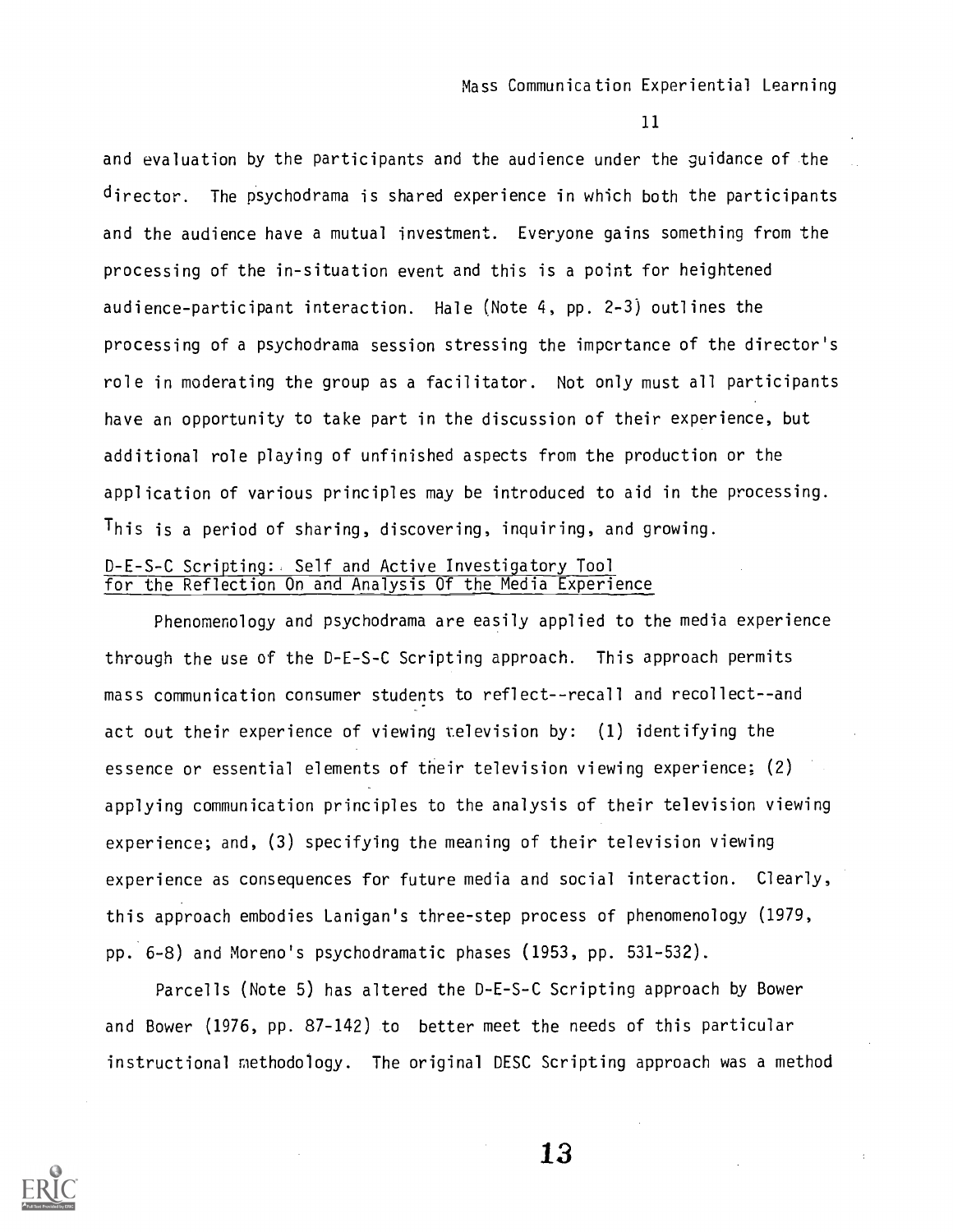of analysis to recall and rewrite recurring "bad scenes" and negotiate conflict resolution in interpersonal relationships as part of a self-assertiveness training program. Parcells' application of the D-E-S-C approach is based on the assumption that mass communication consumer students have received instruction in the basic principles of phenomenology and psychodrama, i.e., how to reflect on the media experience in such a way as to yield an adequate description of the event from which the essence of the experience can emerge as a definition and be placed into perspective as its meaning is specified through interpertation, role playing, and processing of the in-situation event.

The D-E-S-C approach represents a four-phase effort to record and analyze the media experience: (1) Describe what happened, including the plot, characters (the TV set and/or others), date, time, setting, mood, atmosphere, and message (television programming and/or the peak conversation words uttered by the viewer and/or other viewers during the television viewing experience with nonverbals noted in parentheses); (2) Express the communication principles which will be applied to the analysis of the television viewing experience; (3) Specify the essence of the television viewing experience by reducing its most important elements to a concise definition; and, (4) stipulate the Consequences of the television viewing experience for future media and social interaction by interpreting the meaning of the media experience through analysis using the communication principles expressed in step number 2. See Table 1 on p. 13.

The D-E-S-C approach to scripting may appear to be quite complex, although upon later application it is really quite simple; therefore, an example of its use for phenomenological inquiry of the media experience is

14

![](_page_13_Picture_6.jpeg)

 $\omega$  is a sign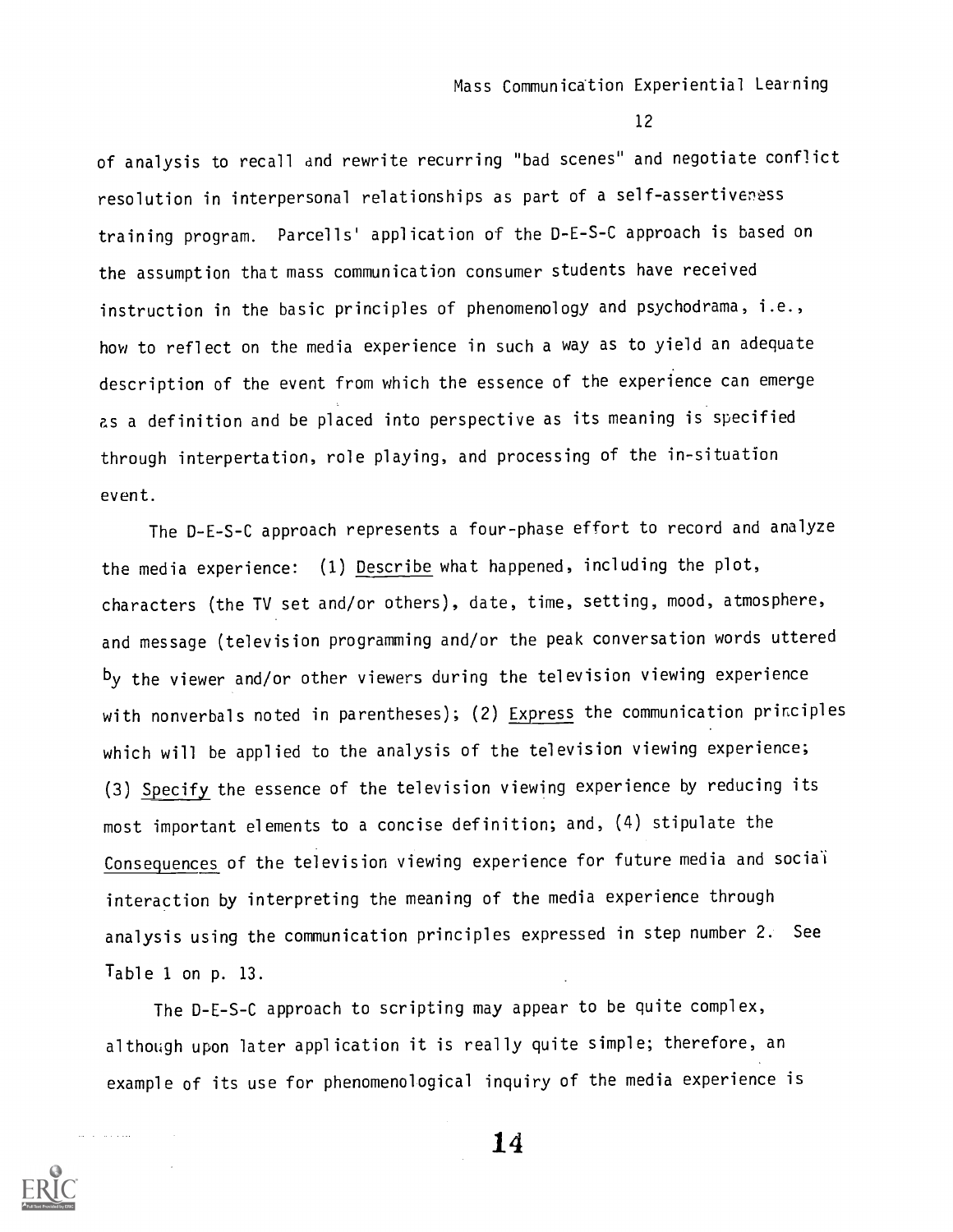appropriate. Note the details included in the Describe phase and the application of the communication principles in the interpretation of the narrative in the Consequence phase.

|  | Table 1 |  |
|--|---------|--|
|--|---------|--|

## Juxtaposition of the D-E-S-C Approach with the Phenomenological Method

 $\bar{.}$ 

| Phase of D-E-S-C | D-E-S-C Phase Definition                                                                                                                                                                 | Phenomenologically-<br>Equivalent Step |
|------------------|------------------------------------------------------------------------------------------------------------------------------------------------------------------------------------------|----------------------------------------|
| Describe         | Narrative of what actually<br>happened in the media<br>experience.                                                                                                                       | Description                            |
| Express          | State the communication<br>principles to be used<br>in the analysis of the<br>media experience.                                                                                          | Definition                             |
| Specify          | Defining the media<br>experience by reducing<br>essential themes to a<br>concise definition.                                                                                             | Reduction to Definition                |
| Consequences     | Stipulating the meaning<br>of the media experience<br>for future media and<br>social interaction through<br>the application of the<br>communication principles<br>identified previously. | Interpretation                         |

Describe. It was a very warm and humid Tuesday evening, July 15, at 7:30 p.m. Jill and I sat in our small livingroom watching Magnum, P.I.--a re-run. We had only a dim light on in the room, and Jill was leaning against my legs. She sat on the floor and leaned against me as I sat on the couch. We were both tired and irritable, since she had been attending college classes

![](_page_14_Picture_7.jpeg)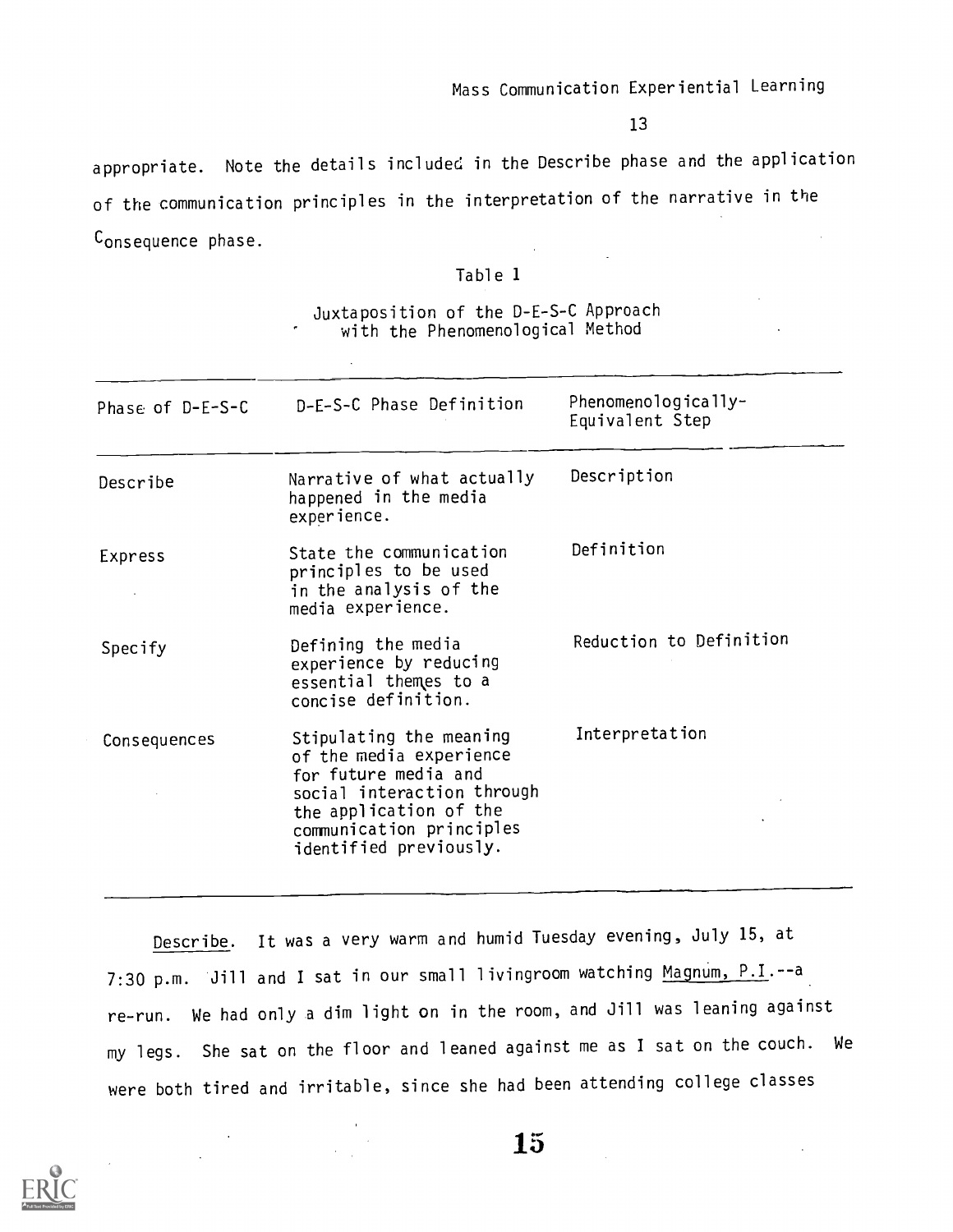all day and I had worked an eight hour shift at the Trailmobile Plant. I was short-tempered and had just lectured Jill on her responsibilities as my wife. I felt certain that she was irritated by my criticism, which I knew was unfair. I just didn't want to tell her that I was sorry! Magnum was shot and rolled down a cliff!!!

- Jill: (jumping up from her position) "Jerry did you see that!? Maybe they won't run the show next season."
- Jerry: (looking away from TV toward Jill) "Boy, I bet that hurts!"
- Jill: "What hurt, Jerry? It's just a stunt (looking at Jerry as if he was stupid)."
- Jerry: "I know that, but it makes you think and feel what it could be like (a slight grin). Hey, he's O.K. afterall."
- '11: "Yea. I didn't think they were ready to kill off Magnum yet!"
- Jerry: "Say Jill (looking apologetic but not directly at Jill)... I'm sorry I lit into you earlier. I know college is important to you and..."

#### Express.

- 1. Feedback is an essential part of any interaction.
- 2. Communication is inevitable; irreversible; and, continuous.
- 3. Communication occurs on more than one level; verbal and nonverbal systems.
- 4. Relationships are interconnected; by relating to one person or thing, one automatically relates to other person or things.
- 5. Mass media must be considered as part of all types of communication; Public, group, intrapersonal , and interpersonal.

### Specify.

- 1. Interactants are in close physical proximity.
- 2. Interactants are physically tired and have busy schedules.
- 3. Interactants enjoy a relatively intimate relationship.
- 4. Television programming controlled attention of the viewers; over-

![](_page_15_Picture_20.jpeg)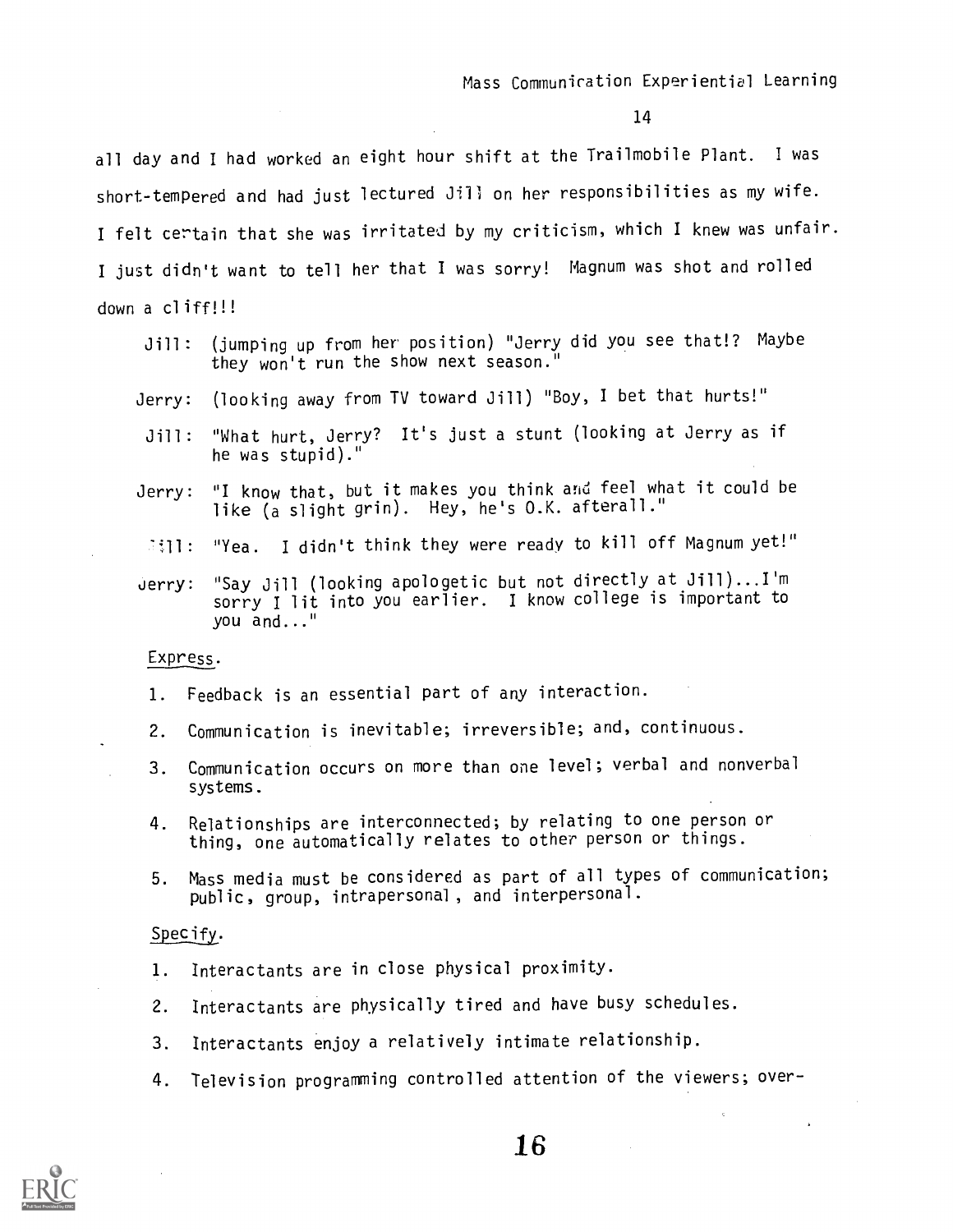powering other thoughts and demanding concentration on television programming.

- 5. Television programming elicits physical' responses from the viewers; jumping up.
- 6. Empathetic attitude displayed by viewer for actor on the television programming; identification with pain was experienced by the viewer.
- 7. Interactant quickly brings other interactant back to physical reality of television viewing experience.
- 8. Greater empathy emerges in one viewer toward the other viewer as a result of the media experience and following media interaction.

Specify: Defining the Media Experience. Physically tired individuals enjoying a relatively intimate relationship with one another lose control of their attention viewing television in close physical proximity of a small, hot room. Television programming overpowers other thoughts and demands concentration, which may be realized through an empathetic attitude toward actors. Television programming elicits physical responses from viewers, such as body movement in sharp reaction or a pain sensation as a reaction to viewing. A return to physical reality is sudden through some type of nontelevision distraction. Greater empathy in one viewer toward the other viewer is likely the result of media interaction.

Consequences: Interpreting the Media Experience Through Communication Principles. It is impossible to separate the relationships in this experience from one another, as they are interconnected, i.e., viewer to viewer and television to viewer. It is not possible to look at the interaction described in this narrative without considering the medium of television as part of the communication in-situation event. Television affects the dyadic relationship and the dyadic relationship affects the interpretation of television by each individual. While the environment undoubtedly had some effect on the media

![](_page_16_Picture_9.jpeg)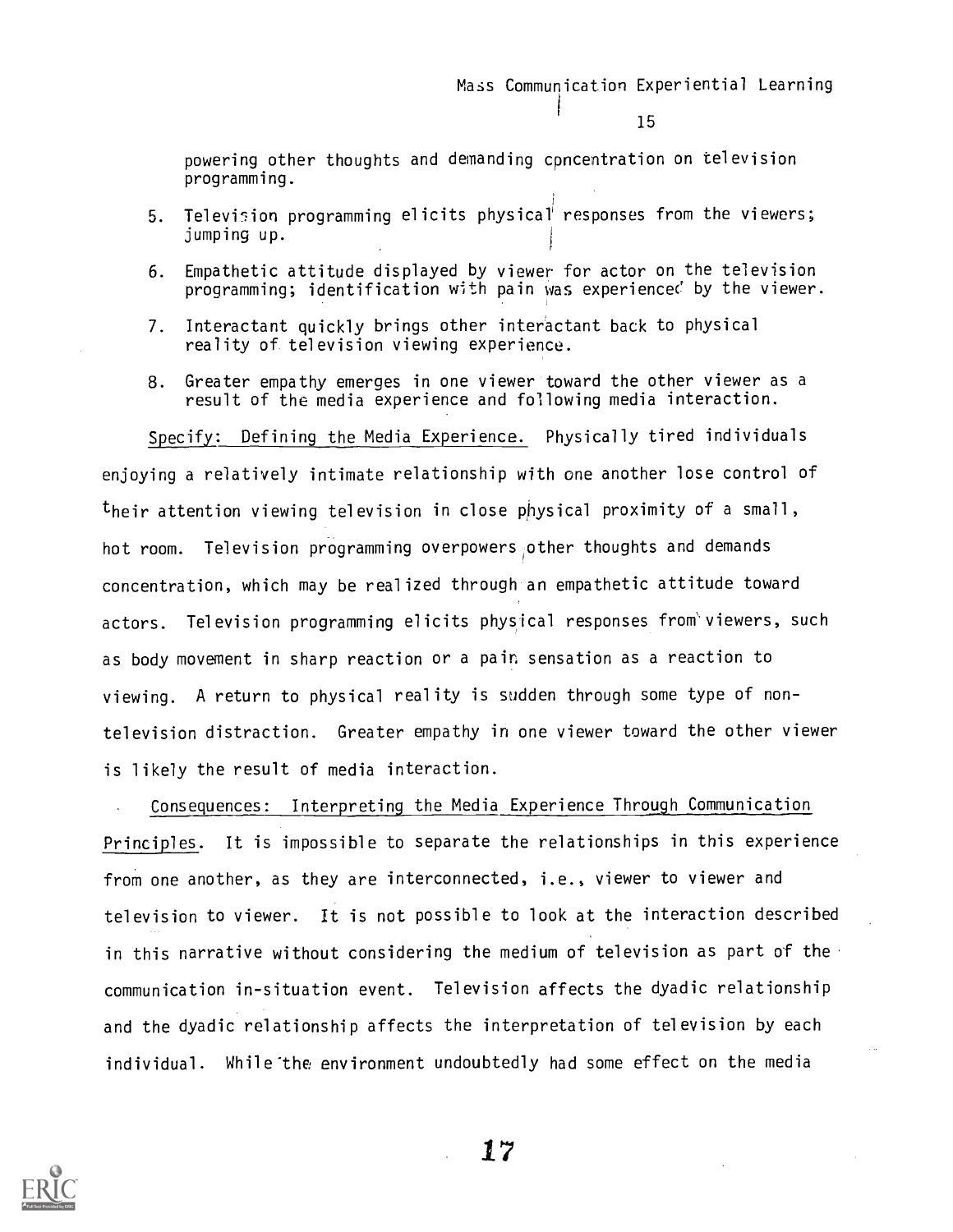16

experience, it was the television programming (or possibly the television technology) that triggered physical responses from the viewers--both verbal and nonverbal responses. The results of the media and social interaction in this situation are likely to influence, to varying degrees, other relationships that the viewers encounter together or alone in the world. This media experience may be reflected upon and analyzed to provide a better understanding of the interaction, but it may never be repeated again in exactly the same way. The viewer's ability to transact, simultaneously, i.e., feedback, heightened the conclusion of this sequence--an increase in one viewer's empathy for the other.

# Beyond The D-E-S-C Approach: Scripting As A Basis for Psychodrama

The Describe portion of the script becomes the starting point for the production portion of the psychodrama. Separate psychodramas may be conducted simultaneously using different scripts and different participants and audiences. However, if more than one drama is presented simultaneously, the stage must be appropriate to accomodate both productions without inter-drama conflict. The subject must feel comfortable with the director, other actors, and the alter egos. The director has a position of particular responsibility and should be a student demonstrating maturity, interest, and availability to prepare for the production and follow-up processing leadership role. The director warmsup the participants and the drama begins to unfold from the event description. A point of caution. The description is only the point of origin or departure for the psychodrama. Since role playing is both creative and spontaneous, the drama's script emerges from the participants' interaction under the guidance of the director through his or her alter egos. The audience is present as observers and nonverbal participants throughout the production. They must

![](_page_17_Picture_5.jpeg)

Ys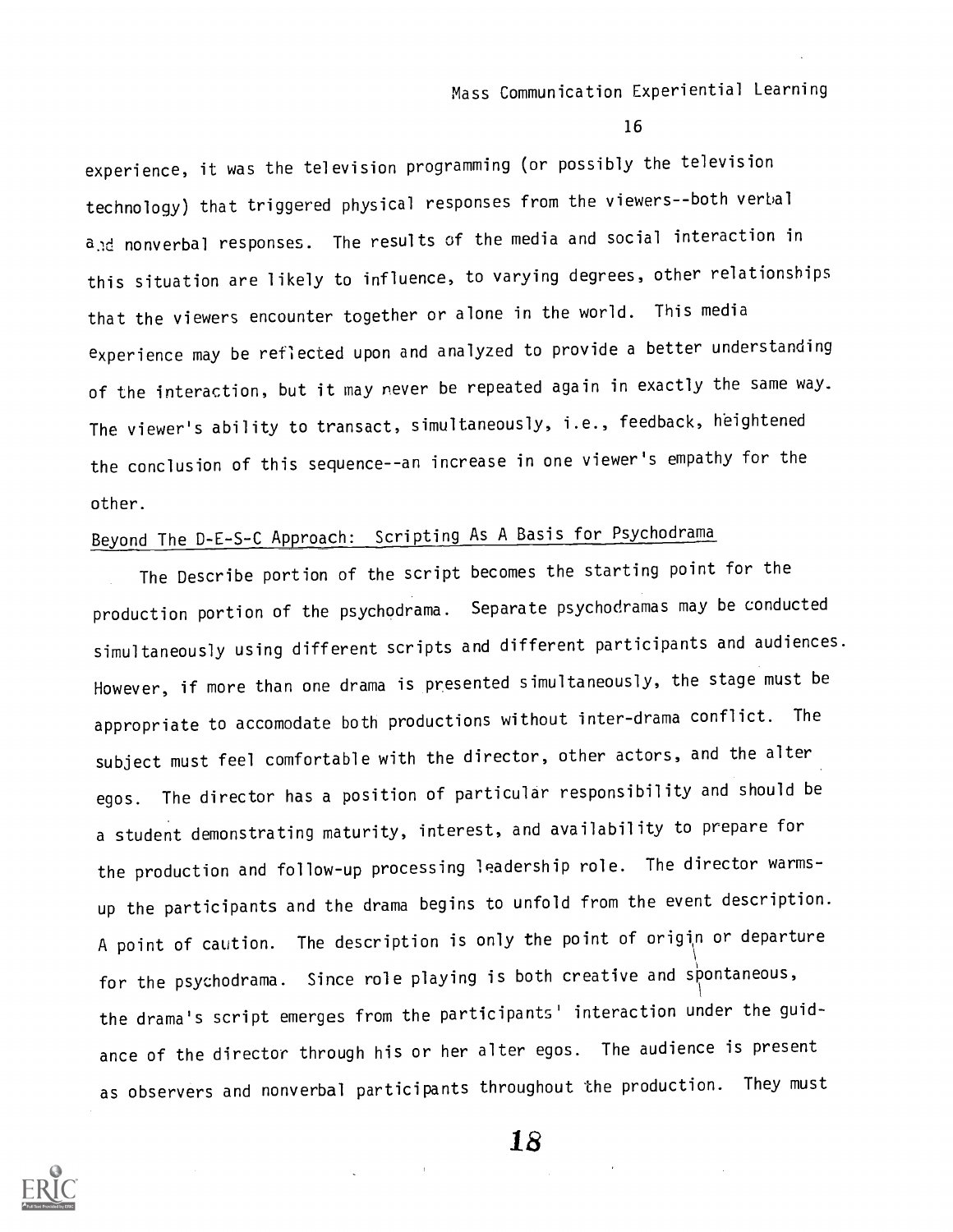be supportive and empathetic toward the participants. The director may switch roles amongst the participants as the drama proceeds to explore realities of the media experience. The psychodrama not only concerns the media interaction, but also any social interaction related to the television viewing experience. The director may end the role playing as time dictates, but the most acceptable finale to the production is its own natural conclusion, a self-evident dwindling and cessation of interaction.

The processing of the production is initiated by the psychodrama director and actively involves both the participants and the audience. It follows the three-step phenomenological procedure and the four phases of the D-E-S-C Scripting approach. First, each participant must be given an opportunity to describe his or her own dramatic experience, i.e., audience-participant discussion describing the production. Next, the director expresses the communication principles which are to be used to analyze and evaluate the production. Then, through audience-participant discussion, major themes of the drama are specified and the production--the media experience revisited and recreated  $=$  is reduced to definition through analysis of themes. Finally, the processing is completed with consequences of the drama for the audience and participants stated as the definition is evaluated based on the communication principles presented earlier in the processing. The meaning of the role playing experience is placed into perspective as the processing concludes the psychodrama.

The psychodrama is as real as the media experience on which it is based and its consequences are significant for the participants and the audience. Effective leadership is imperative, but not an impossible task for a motivated student with the willingness to learn and the dedication to devote the time

![](_page_18_Picture_5.jpeg)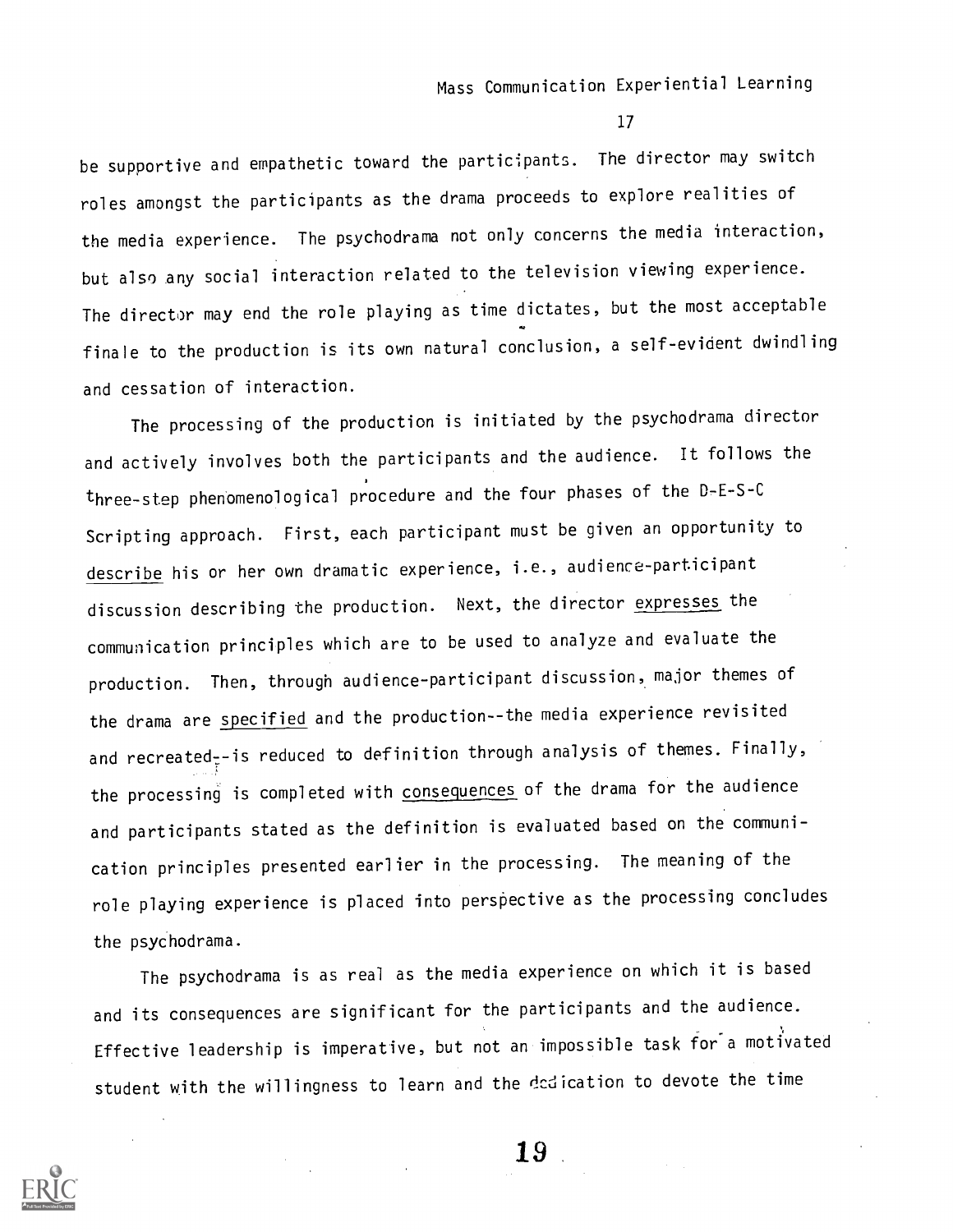so essential for preparation for the drama director. The psychodrama becomes a valuable extension of phenomenological reflection and allows for active investigation of the media experience,

## Self-Applied Phenomenology and Group-Processed Psychodrama: Imagining and Feeling Functions of Experiential Learning for Mass Communication Consumers

Phenomenological concern is with "the nature and function of consciousness" (Lanigan, 1979, p. 6), while psychodramatic focus is upon the exploration of interaction through dramatic experience (Moreno, 1953, p. 536). Conscious experience in its self-applied functionality produces an excellent instructional tool with which mass communication consumer students may reflect on the media experience. Dramatic experience is a means of extending phenomenological analysis to different realities by exploring multiple perspectives through a variety of roles. The three-step phenomenological process of describing, defining, and interpreting is an ideal formula for the investigation of one's television viewing or other media experience and is easily adapted to the D-E-S-C Scripting approach. This approach allows on-going reflection and analysis via the application of communication principles to the media experience, and serves as the basis for psychodramatic production and processing. Each student becomes a participant-observer, participating in media and social interaction, while constantly observing themselves in-situation event-the media experience and its extensions.

In the secondary school or college classroom, phenomenology is easily taught as a self-applied method of inquiry; psychodrama leaders may be selected from the student population, trained in the basics, and then direct group productions and processing. Explanations of the phenomenological process and psychodramatic methods do not require an in-depth knowledge and understanding

![](_page_19_Picture_6.jpeg)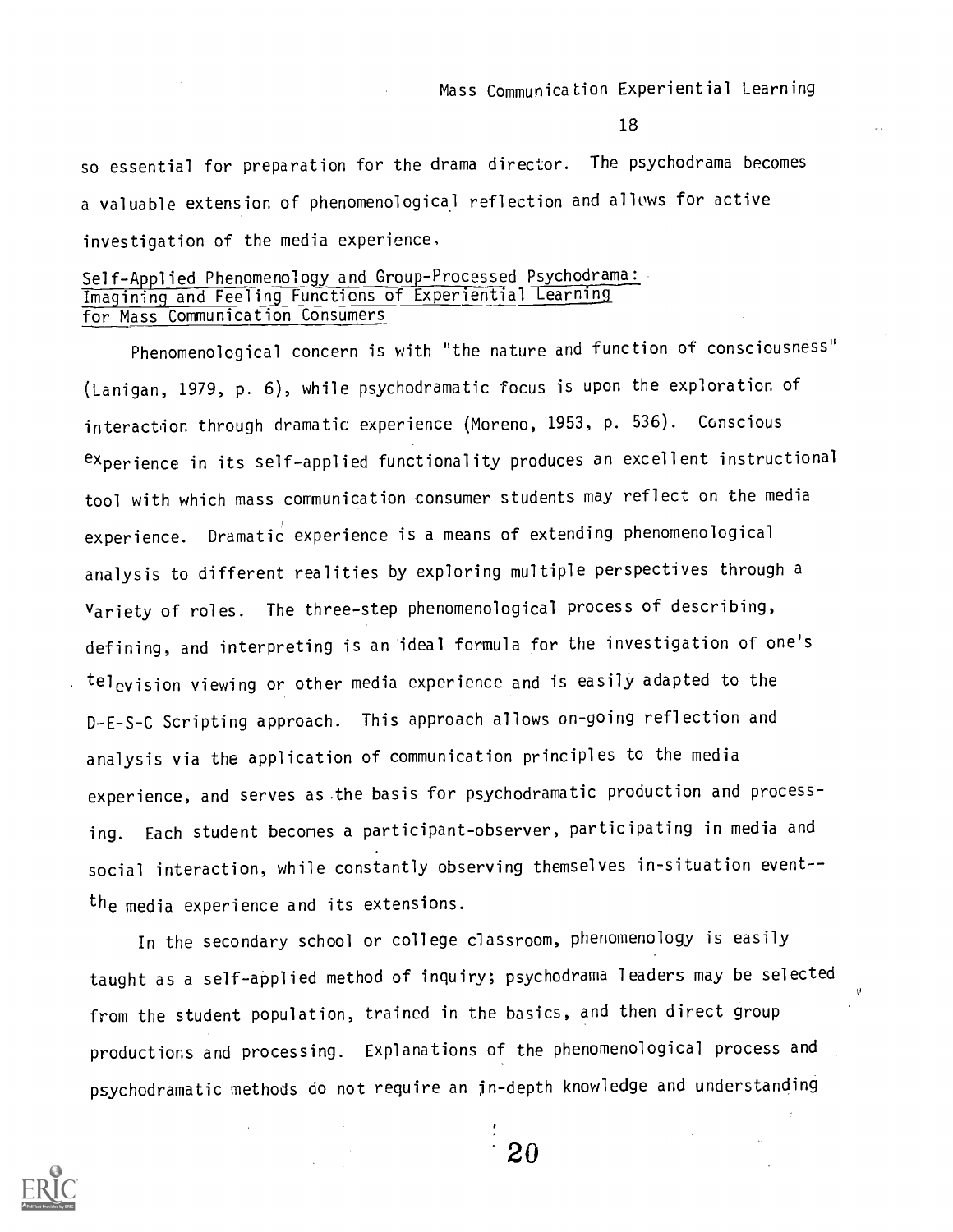19

of philosophical origins, terminology, or methodological theory. Rather, the student task is one of bringing to consciousness the media experience through reflection, reducing its essential elements to a concise definition, specifying its meaning or consequences within the context of certain communication principles, and role playing the media experience form a variety of perspectives as interaction alternatives for future human functioning.

Phenomenology and psychodrama are ideal counterparts in experiential learning, stressing the feeling and imagining functions of communication competence. The result for the media consumer is likely to be increased creativity, enhanced spontaneity, and a new awareness of the mass media and interpersonal relations. Students will become informed, perceptive, and critical television consumers, cognizant of the consequences of their social and media interaction through mass communication education by learning experientially through phenomenological reflection and psychodramatic productionprocessing of the media experience.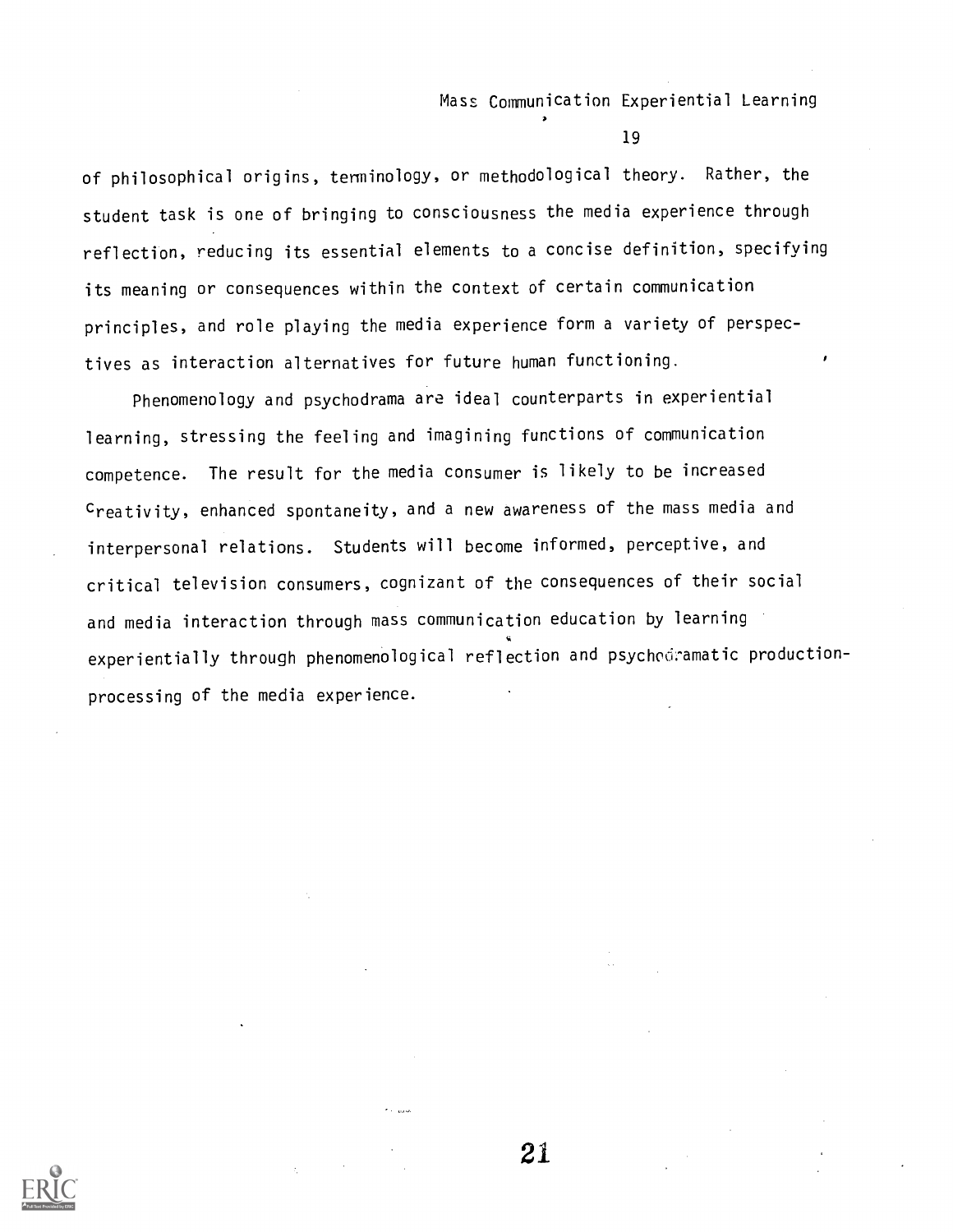20

 $\frac{1}{2}$ 

## Reference Notes

- 1. Parcells, F.E., & Cardona, I. Innovating education through communication: an integrative-evaluative goal theory. Manuscript submitted for publication, 1983.
- 2. Parcells, F.E. Integrating research paradigms: conducting appropriate and useful communication inquiry. Manuscript submitted for publication, 1983.
- 3. Parcells, F.E. Specifying approaches to naturalistic inquiry: phenomenal study and phenomenological study. Manuscript submitted for publication, 1983.
- 4. Hale, A.E. Processing a psychodrama session: psychodrama director's notebook (Section 4-B). Workshop manual, 1977.
- 5. Parcells, F.E. D-E-S-C scripting: an alteration. Course handout, 1982. (Available from the author, Department of Speech Communication, Eastern Illinois University, Charleston 61920.)

![](_page_21_Picture_8.jpeg)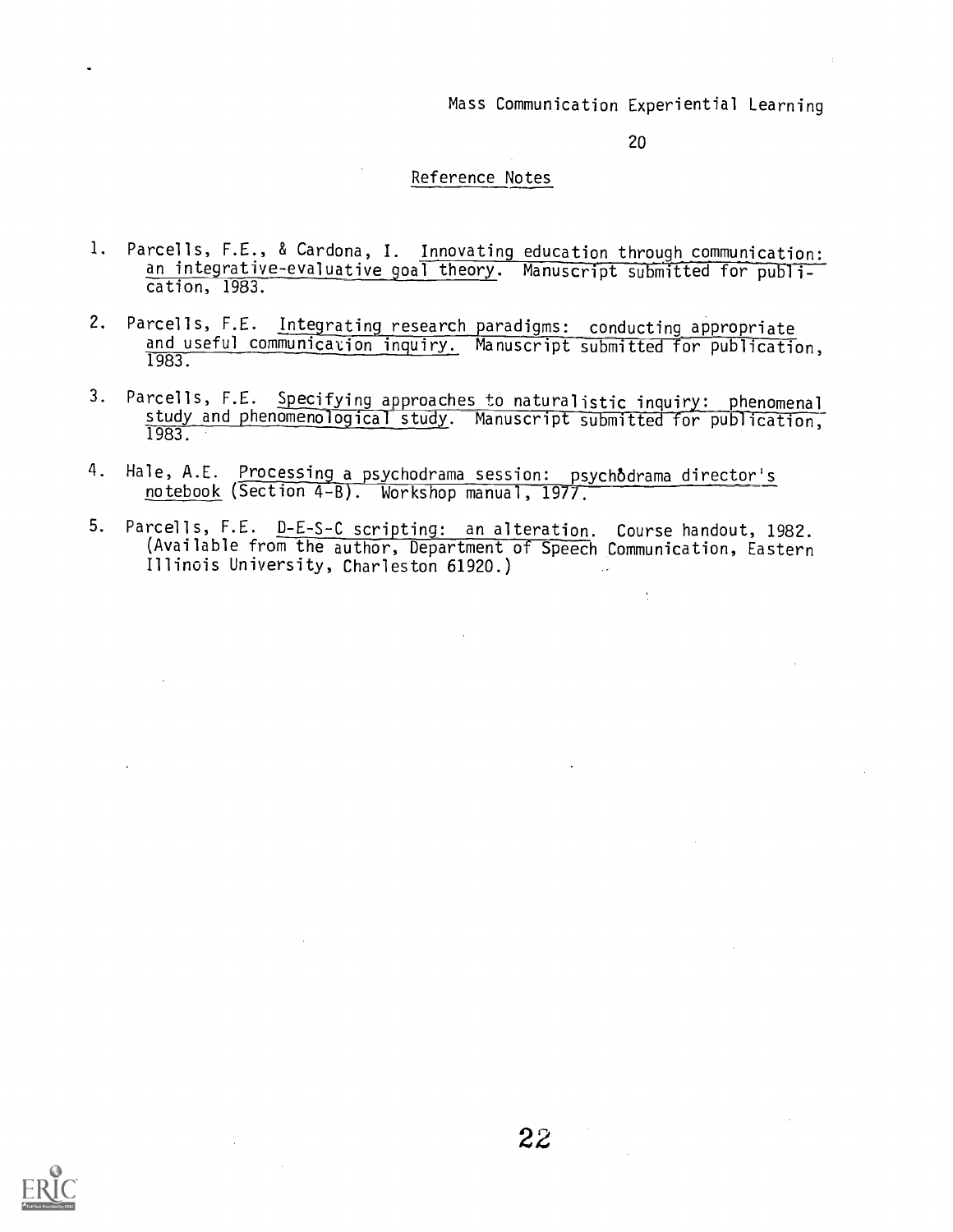21

#### References

- Agee, W.K., Ault, P.H., & Emery, E. Introduction to mass communications (6th ed.). New York: Harper & Row, 1979.
- Allen, R.R., & Brown, K.L. (Eds.). Developing communication competence in children. Skokie, Ill.: National Textbook Company, 1976.
- Avery, R.K., & McCain, T.A. Interpersonal and mediated encounters: a re orientation to the mass communication process. In G. Gumpert & R. Cathcart (Eds.), Inter/Media: Interpersonal Communication in a Media World (2nd ed.). New York: Oxford University Press, 1982, 29-40.
- Bower, S.A., & Bower, G.H. <u>Asserting yourself: a practical guide for positive</u> change. Reading, Mass.: Addison-Wesley, 1976.
- Cathcart, R., & Gumpert, G. Mediated interpersonal communication: toward a new typology. Quarterly Journal of Speech, 1983, 69(3), 267-277.
- Colaizzi, P.F. Reflection and research in psychology: a phenomenological study of learning. Dubuque, Iowa: Kendall-Hunt, 1973.
- Dewey, J. Experience and education. New York: Collier, 1938.
- Gerbner, G., Gross, L., Signorielli, N., Morgan, M., & Jackson-Beeck, M. The demonstration of power: violence profile no. 10. Journal of Communication, 1979, 29, 177-196.
- Guba, E.G. Criteria for assessing the trustworthiness of naturalistic inquiries-Educational Communication and Technology Journal, 1981, 29, 75-91.
- Gumpert, G., & Cathcart, R. (Eds.). Inter/Media: interpersonal communication in a media world (2nd ed.). New York: Oxford University Press, 1982.
- Haas, R.B. (Ed.). Psychodrama and sociodrama in American education. Beacon, N.Y.: Beacon House, 1949.
- Horton, D., & Wohl, R.R. Mass communication and para-social interaction. Psychiatry, 1956, 19, 215-229.
- Korzybski, A. Science and sanity: an introduction to non-aristotelian systems and general semantics (4th ed.). Lakeville, Conn.: International Non-Aristotelian Library Publishing Comapny, 1958.
- Lanigan, R.L. The phenomenology of human communication. Philosophy Today, 1979, 23, 3-15.
- Meyrowitz, J. Television and interpersonal behavior: codes of perception and response. In G. Gumpert & R. Cathcart (Eds.), Inter/Media: Interpersonal Communication in a Media World (2nd ed.). New York: Oxford University Press, 1982, 221-241.

![](_page_22_Picture_18.jpeg)

 $\mathcal{F}^{\text{L}}_{\text{c}}$  and